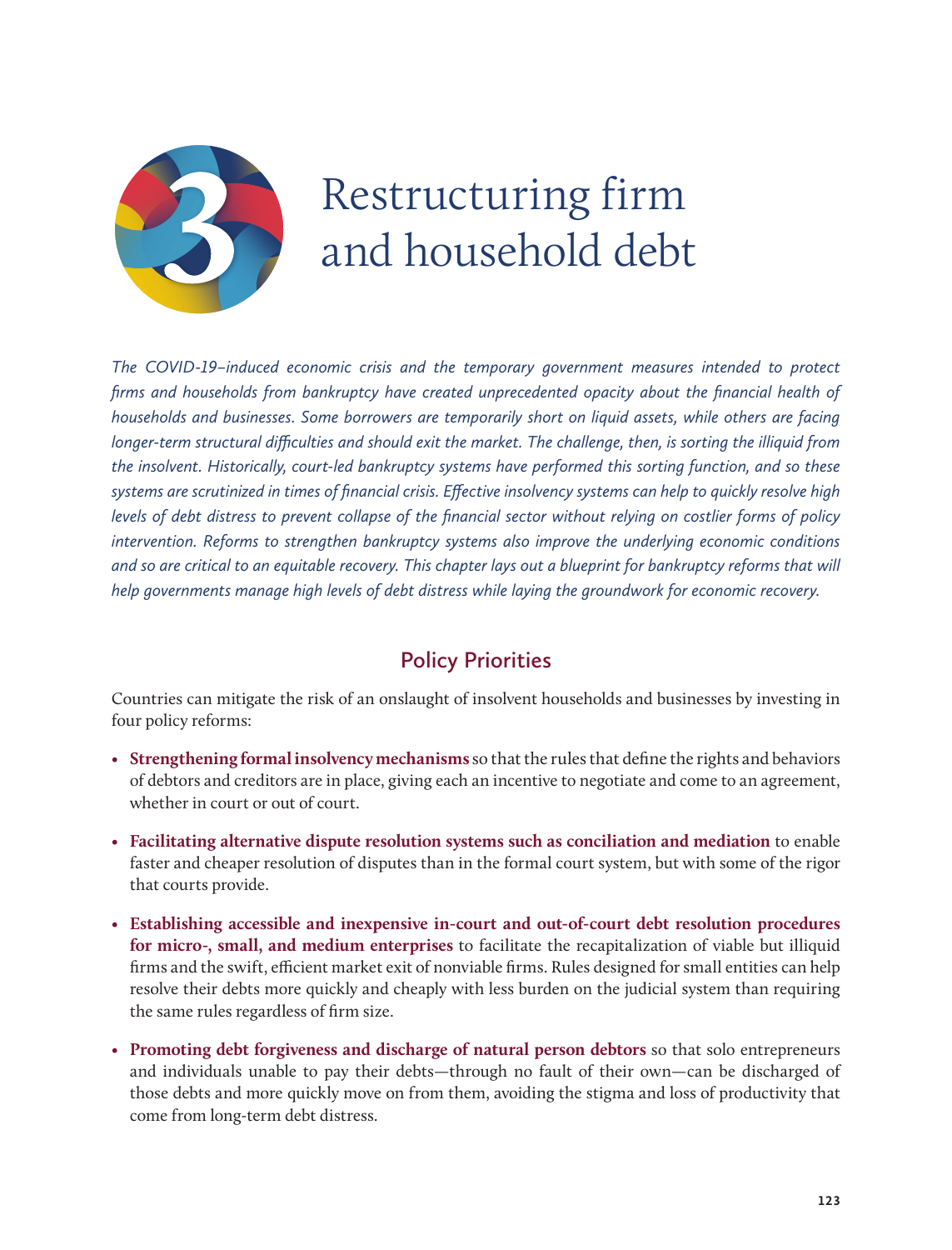# **Introduction**

Building on chapter 2 on financial institutions, this chapter looks at the consumers of finance—households and firms—and especially at the insolvency systems countries can use in facilitating an equitable recovery from the COVID-19 (coronavirus) economic crisis. Those systems—debt enforcement laws and their institutional framework—are essential to achieving recovery. The reforms highlighted in this chapter, informed by the World Bank's "Principles for Effective Insolvency and Creditor/Debtor Regimes" and the "Legislative Guide on Insolvency Law" issued by the United Nations Commission on International Trade Law (UNCITRAL),<sup>1</sup> focus on mechanisms for restructuring or discharging debt.

Effective debt resolution, which these reforms facilitate, can contribute to economic growth and contain the wider economic impact of business distress. In addition to establishing fairness for debtors by providing a pathway out of perpetual indebtedness, well-functioning insolvency systems can spur future innovation and economic growth by freeing up capital for lending to new and productive enterprises. To deliver on this potential, insolvency systems have to find an effective balance between the need, on the one hand, to address individual instances of overindebtedness and, on the other, to discourage borrowers from engaging in unnecessary risk-taking.

# **Why should anyone care about insolvency systems?**

Financial crises typically draw attention to insolvency systems because they are an effective way to manage and reduce high rates of nonperforming loans (NPLs).<sup>2</sup> However, this ex post argument for strong insolvency systems is accompanied by an ex ante justification for pursuing insolvency reforms as well.<sup>3</sup> Improvements in insolvency systems are associated with greater access to credit,<sup>4</sup> improved creditor recovery, strengthened job preservation,<sup>5</sup> higher productivity,<sup>6</sup> and lower failure rates for small businesses.7 Cost-reducing reforms can also create the right conditions for nonviable firms to file for liquidation,8 which can help resolve the problem of so-called zombie firms, discussed shortly. In short, the rationale for reforms to strengthen insolvency frameworks in the COVID-19 era is a mix of crisis management and recovery planning.

This chapter highlights the positive benefits of insolvency systems (a primer on those systems appears in box 3.1). But it is also important to recognize the risks of maintaining the status quo for those countries lacking sound insolvency systems. One characteristic of inadequate insolvency frameworks is the lengthy processes that can reduce the returns to creditors because of the costs of recovery proceedings

#### **Box 3.1** A short primer on the insolvency process

Despite differences in insolvency frameworks across countries, most involve a contractual relationship between a firm or individual (the debtor) and one or more creditors. This relationship can be for the provision of goods and services (such as utilities or suppliers), labor (such as employees), or debt financing (such as lenders). In most jurisdictions, a debtor will be insolvent under the law if it is unable to meet one or more of its contractual obligations in the ordinary course of business or if the total of the debtor's assets is less than the total of its liabilities. If a debtor company becomes insolvent under the law, the debtor or the creditor (in some jurisdictions) can seek a court order declaring that the company is to cease operations and its assets are to be sold to repay, to the extent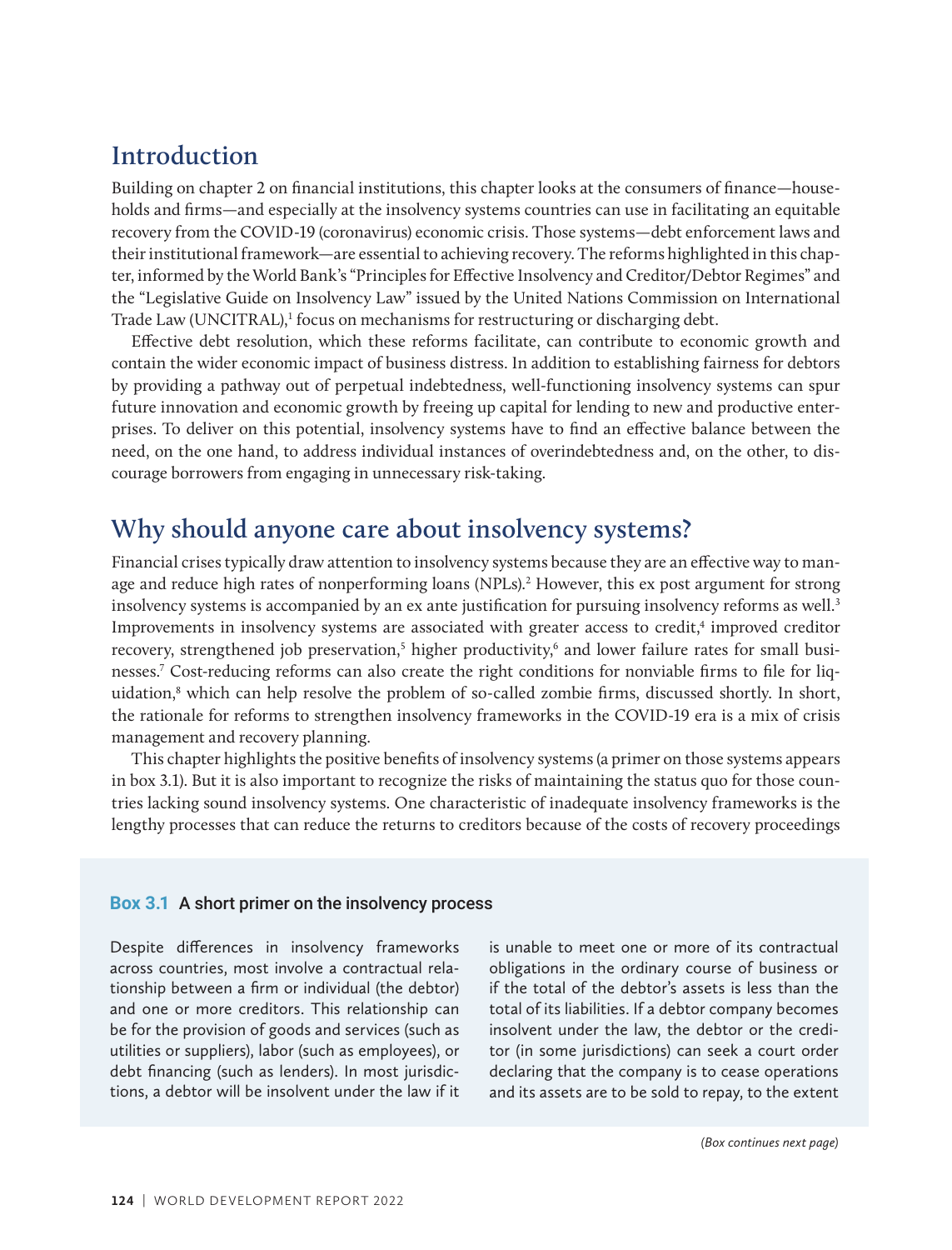#### **Box 3.1** A short primer on the insolvency process *(continued)*

possible, what creditors are owed (also known as liquidation).

An alternative to liquidation is restructuring a company's affairs so it can continue to operate and meet its debt obligations (or meet altered obligations to which the creditors agree or are required to accept). Restructuring typically occurs in circumstances in which the alternative is liquidation, and it can occur either before or after court liquidation is sought. Identification of the assets and obligations of the debtor is required for both liquidation and restructuring to determine how to proceed.

Liquidation and restructuring are collective processes. They are designed to address a situation in which a debtor is no longer able to pay its creditors. Both liquidation and restructuring provide a mechanism for the equitable treatment of all creditors that is, they avoid a race to the bottom in which individual creditors seek to enforce their own contractual rights.<sup>a</sup>

These processes vary across countries. They may be implemented by an insolvency practitioner, who is tasked with administering such formal insolvency procedures. Depending on the jurisdiction, the insolvency practitioner may operate under a license granted by their country's insolvency authority.

The outcomes of liquidation and restructuring are different. In liquidation, the business is eventually deregistered. In restructuring, the ultimate aim is for the business to resume normal operations. Components of restructuring can include debt forgiveness, debt rescheduling, debt equity conversions, or sale of the business (or parts of it) as a going concern. Failed restructuring can ultimately result in liquidation.

Three additional mechanisms can augment a typical insolvency framework. First, early warning tools can detect or predict a borrower's inability to repay its debts before that inability arises. Second, credit reporting frameworks serve as a classification system for borrowers' inability to meet their debt obligations. They are most relevant in the period after default, but before engaging the court. Third, out-of-court workout options can prevent liquidation using varying degrees of court or noncourt supervision. They can be instituted at any time between failure to pay and liquidation, with some technical limitations on what can be negotiated once the court is involved.

Figure B3.1.1 depicts the key elements of the insolvency process in a timeline format.



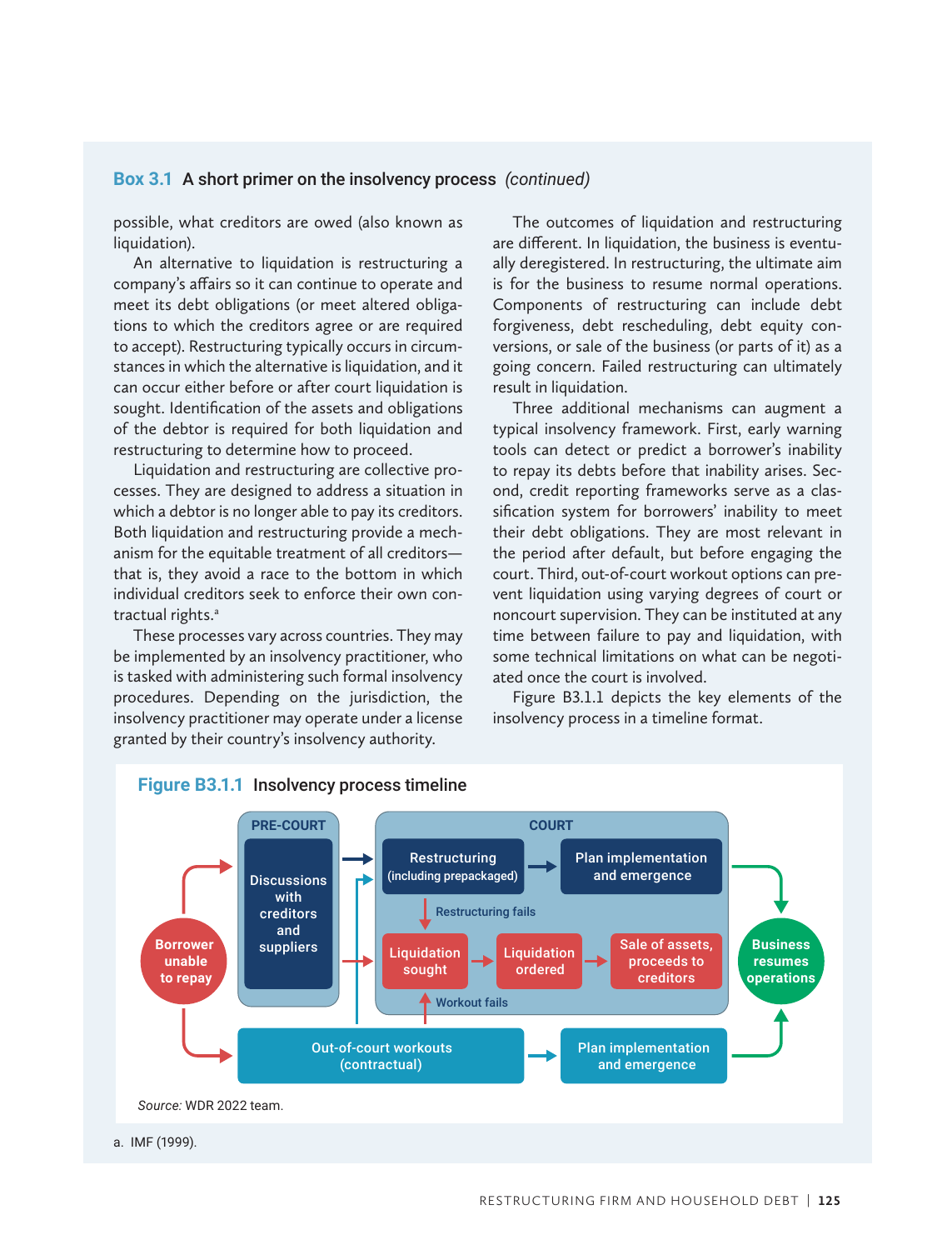and deterioration of the value of underlying assets. Long processes also delay the redeployment of capital tied up in nonviable firms to viable businesses and productive sectors.

Nonviable zombie firms<sup>9</sup> generate enough income to repay interest on outstanding debts but not enough to repay the outstanding debt balance. They drain productivity from the economy by absorbing resources that would produce better returns if they were used to finance healthier businesses.10 The relationship between insolvency systems and zombie firms is supported by empirical findings that higher barriers to restructuring are associated with "zombie congestion" in high-turnover industries and with a lower ability to attract capital.<sup>11</sup> Effective insolvency systems reduce such barriers.

Restructuring and forcing the market exit of zombie firms have significant political economy dimensions. Most important are the jobs lost by the employees of restructured or liquidated companies. Complicating matters further, in the present crisis it is very difficult to distinguish between liquid and illiquid firms because even healthy firms have experienced a temporary collapse in liquidity.12 The COVID-19 emergency government measures aimed at preventing widespread business collapse have made this identification process even murkier.

This difficulty was of little consequence in the short term because propping up both zombie firms and viable firms likely produced economic benefits in the form of continued employment for workers at zombie firms at a time when new job opportunities were severely limited. However, over the longer term government measures that inhibit the exit of zombie firms should be removed, while recognizing that these actions may create other challenges. For example, simplifying the liquidation or restructuring process for nonviable companies may produce rapid job losses in certain sectors, even as it creates higher returns for creditors and releases more value into the economy. At scale, however, delaying liquidation or restructuring of zombie firms because of fears of job losses may be counterproductive. Actual job losses may also be less than feared: empirical evidence suggests that zombie firms tend to use loans to build up cash reserves instead of contributing to economic activity through hiring or spending.<sup>13</sup>

The absence of effective insolvency frameworks especially hurts small businesses and individuals. Without a working framework for restructuring debts, businesses experiencing a temporary inability to repay their loans are more likely to have to exit the market.<sup>14</sup> Sole proprietors in countries that subject the proprietors to personal bankruptcy regimes may face the threat of a lifetime of debt because of the unavailability of discharge (cancellation of debt).15 Small and medium enterprises (SMEs), particularly unincorporated enterprises where the line between individual and business is blurred,<sup>16</sup> are inherently more vulnerable to insolvency because of their informality, low operating margins, and constrained access to credit (see spotlight 3.1 for a discussion of the microfinance institutions overcoming this constraint). SMEs are widespread in emerging economies, where the challenges of inadequate insolvency regimes are more pronounced.<sup>17</sup>

Countries that lack effective bankruptcy frameworks have limited options for dealing with high NPL levels other than blunt public intervention. Governments may be forced to turn to borrower bailouts (in which the cost is borne by the taxpayer, insulating creditors) or bail-ins (in which the cost is borne by the creditor, insulating debtors and the taxpayer).18 For some industries or in some circumstances, these approaches may be desirable,<sup>19</sup> but they come with substantial risks.

Studies of borrower bailouts suggest that the short-term benefits of debt relief come with long-term costs. In particular, future borrowers may be more likely to engage in a strategic default in the belief that they will not have to repay, and creditors may, in turn, respond by restricting access to credit. Although some studies have found that debt relief programs can have positive welfare effects and lead to positive outcomes in certain cases,<sup>20</sup> research indicates that, overall, the risk of future strategic loan default rises, especially among previously "good" borrowers, and there are no improvements in real outcomes.<sup>21</sup>

A study of debt relief in India in the wake of the global financial crisis found a subsequent increase in strategic default and a decrease in new lending to the sectors that were bailed out.<sup>22</sup> Another study of a mortgage modification program for delinquent borrowers in the United States revealed that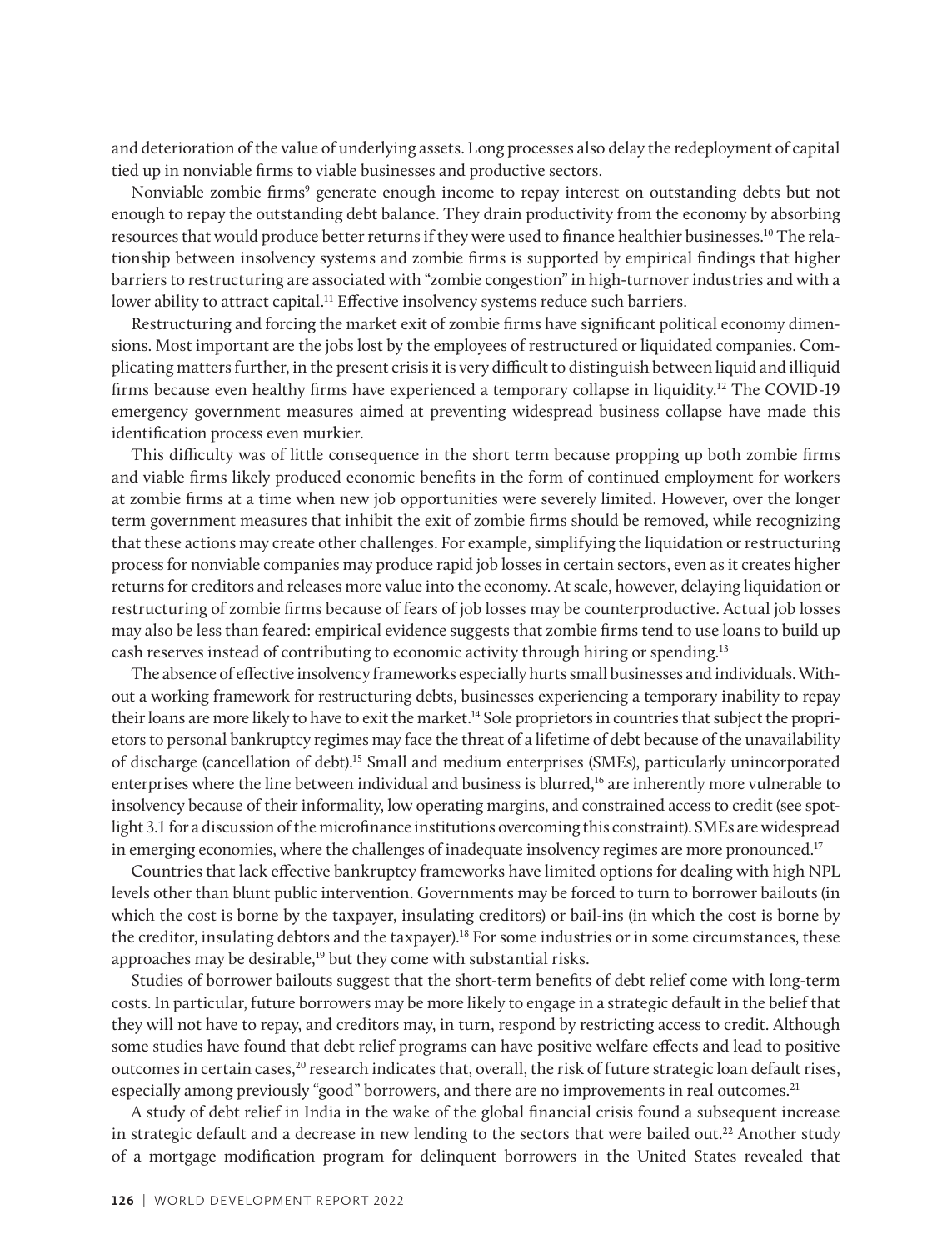announcement of the program was followed immediately by a 10 percent relative increase in delinquencies, predominantly attributable to new delinquencies among borrowers otherwise deemed least likely to default.<sup>23</sup> Other studies showed the same—that previously "good," or nondistressed, borrowers were more likely to strategically default or take longer to repay their loans after a bailout.<sup>24</sup> Risks emerge for the political economy of credit as well. In India, defaults were found to be sensitive to the electoral cycle, and the pattern was magnified after the bailout.<sup>25</sup> Furthermore, borrowers who are angrier about the economic situation, who trust banks less, and who want to see more banking regulation are more likely to default strategically. Borrowers are more willing to default as knowledge of others defaulting and media coverage of the same become more widespread.26

Ad hoc bailouts, as opposed to those conducted systematically, put governments in the position of picking winners—a skill they usually lack. The problems are compounded for emerging economies because there is less budget flexibility for bailouts.27 The moral hazard risk may be exacerbated in jurisdictions in which declaring bankruptcy is not a viable alternative or even an option in the current legal framework.28 Bail-ins, by contrast, are likely to increase the risk of financial sector collapse and may result in reduced future lending.<sup>29</sup>

International best practice, empirical research, and lessons from previous high-profile financial crises point to four critical areas for legal reform of insolvency: (1) strengthen formal insolvency mechanisms; (2) facilitate alternative dispute resolution systems such as conciliation and mediation; (3) establish accessible, inexpensive liquidation, in-court, and out-of-court procedures for micro-, small, and medium enterprises (MSMEs);<sup>30</sup> and (4) promote debt forgiveness and discharge of natural person debtors. The remaining sections of this chapter address these four areas and elaborate on how to manage the expected increases in nonperforming loans in a way that enables an efficient and effective recovery.

## **Strengthening formal insolvency mechanisms**

A strong formal insolvency law regime is critical to the successful functioning of an insolvency system with both formal and informal options. Strong formal regimes have default rules and boundaries within which creditors and debtors can mediate or otherwise negotiate debt outside, but "in the shadow" of, formal insolvency law.31 Participants in out-of-court processes know how their case would be treated in the in-court system and behave accordingly. Furthermore, if out-of-court bargaining fails, participants have recourse to the formal system. A strong formal system thus creates the right incentives and defines the rights and behaviors needed to make both in-court and out-of-court workouts orderly, which, in turn, spurs innovation and economic growth, as articulated in the introduction to this chapter.

Both debtors and creditors should have incentives to engage with the insolvency system and participate in good-faith negotiations. For creditors, the key incentives of a strong insolvency system include the possibility of negotiating an out-of-court debt restructuring plan that may yield a greater return than a forced liquidation. Effective insolvency systems also enable creditors to feel secure in their rights. Thus rather than resort to a unilateral approach, they are willing to coordinate with other creditors in the expectation that coordination will maximize returns.

A strong insolvency regime creates incentives to negotiate a debt restructuring plan in good faith. Creditors may make concessions, and the plan may open a path to the continued operation and turnaround of the indebted business. In regimes in which management loses control of the business once the company enters administration, debtor companies may prefer to negotiate out of court to avoid losing control of their business. If the court system provides an avenue for creditor recourse, debtors are also less likely to misbehave by using out-of-court processes to stall or defer repayment.

For these reasons, functioning insolvency laws underpin the reforms recommended in this chapter. No one-size-fits-all model will work in all jurisdictions and all circumstances. However, strong formal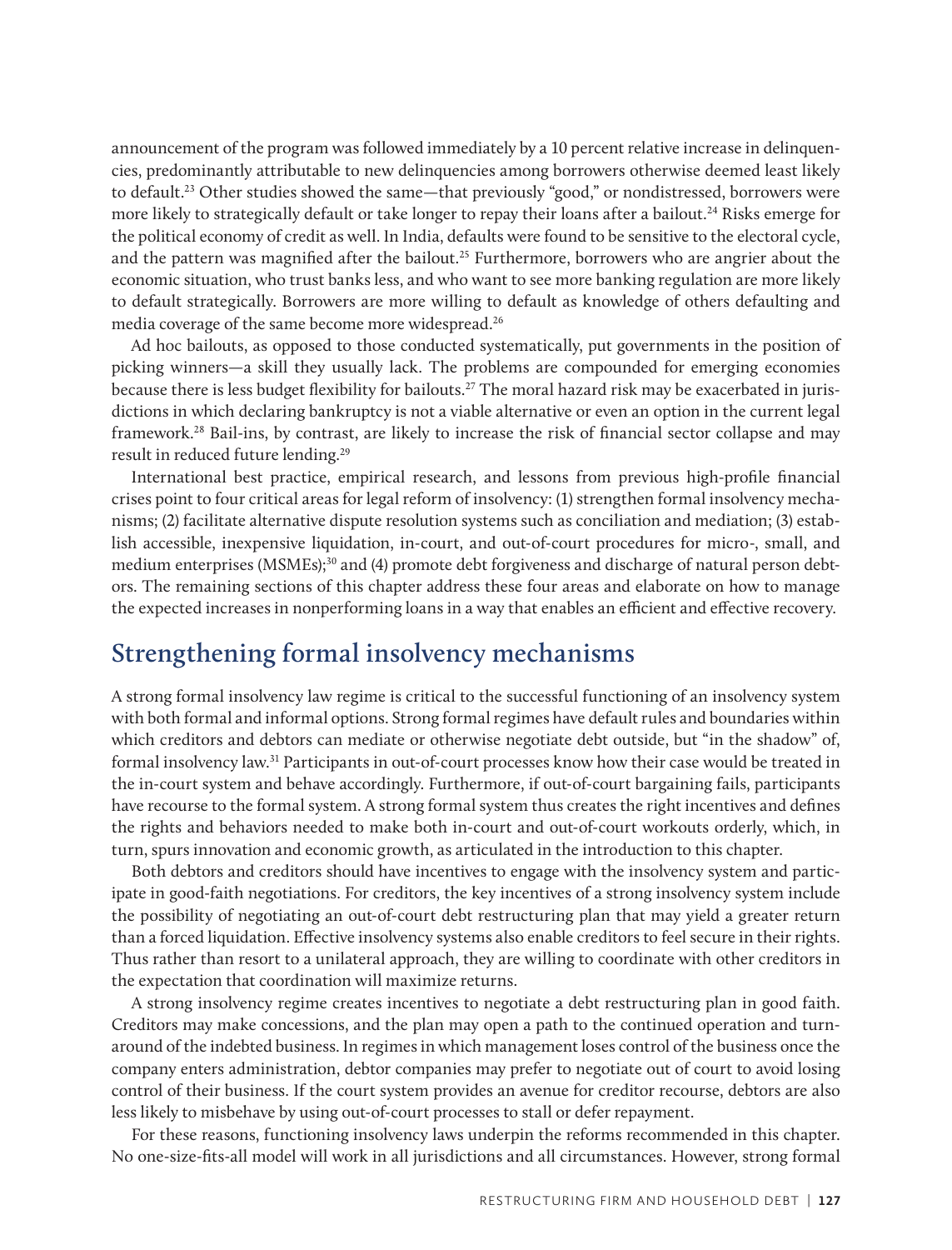insolvency systems exhibit the following characteristics: (1) predictable creditor priority rules; (2) timely resolution of insolvency proceedings; and (3) strong, accessible bankruptcy expertise among private practitioners and government officials.

These three characteristics warrant particular attention because they are versatile—they can be implemented or improved within the multitude of extant frameworks worldwide—and there is empirical support to suggest they can improve the efficiency of insolvency regimes. These characteristics are generally achieved by writing formal legal requirements into legislation, combined with the ongoing efforts of adequately resourced institutions. For example, strict court deadlines written into an insolvency law to speed up the insolvency process may not work if there are not enough judges to hear cases within the specified time frame. These characteristics are an important part of the World Bank's "Principles for Effective Insolvency and Creditor/Debtor Regimes" and will be especially important in navigating the post–COVID-19 recovery.

#### Role of the judiciary in the insolvency process

A country typically relies on its judicial system to play a critical role in the insolvency process because of the legal and procedural complexity of the issues and the need to balance the interests of debtors, creditors (including employees), and the public at large. Even in well-functioning judicial systems, the time between an application for liquidation and the final distribution of funds to creditors can take years, particularly for large companies with complex affairs. For example, in Australia insolvency proceedings launched in 1991 for one set of companies were finally resolved in 2020. The main trial was held between July 2003 and September 2006, consuming 404 days of court time. The 26,430-page judgment was drafted over two years.<sup>32</sup>

Clearly, then, insolvencies can place heavy demands on court resources and time. Improving the legal capacity to manage insolvency is therefore critical to economic recovery. A sudden rise in NPLs is likely to strain even the most sophisticated, well-resourced, and well-structured judiciary<sup>33</sup> because insolvency court cases require technical specialization and expertise.34 Without reforms to simplify and scale the process, judiciaries are likely to experience a case backlog, resulting in further delays.

Countries cannot afford the delay. Longer court cases can reduce the value of assets and the ultimate recovery rate for creditors. Systemically, low recovery rates for creditors reduce the availability of credit within an economy and raise its cost.<sup>35</sup> Weak enforcement, or the perception of weak enforcement, that may arise from backlogs can lead to late payments. They, in turn, can create further insolvencies for businesses connected within supply chains.<sup>36</sup>

#### Characteristics of strong insolvency frameworks

#### **1. Predictable creditor priority rules**

Insolvency systems should provide clear, predictable rules of priority when there are competing claims for or interests in the same assets.<sup>37</sup> Such rules facilitate an orderly process if a debtor is unable to repay its debts, and they increase the appeal of a jurisdiction where investors have greater certainty about what will happen if the debtor fails to repay. Clear priority rules also benefit other aspects of insolvency frameworks. In particular, for out-of-court resolution to work effectively in the shadow of the law, parties must know their rights and how their claims would be treated if they go to court.

Jurisdictions differ widely in their priority rules, in the balance between debtor and creditor rights, and in the domestic policy choices and frameworks that underpin different approaches. For example, some jurisdictions treat employee entitlements as having no priority in the order of repayment, whereas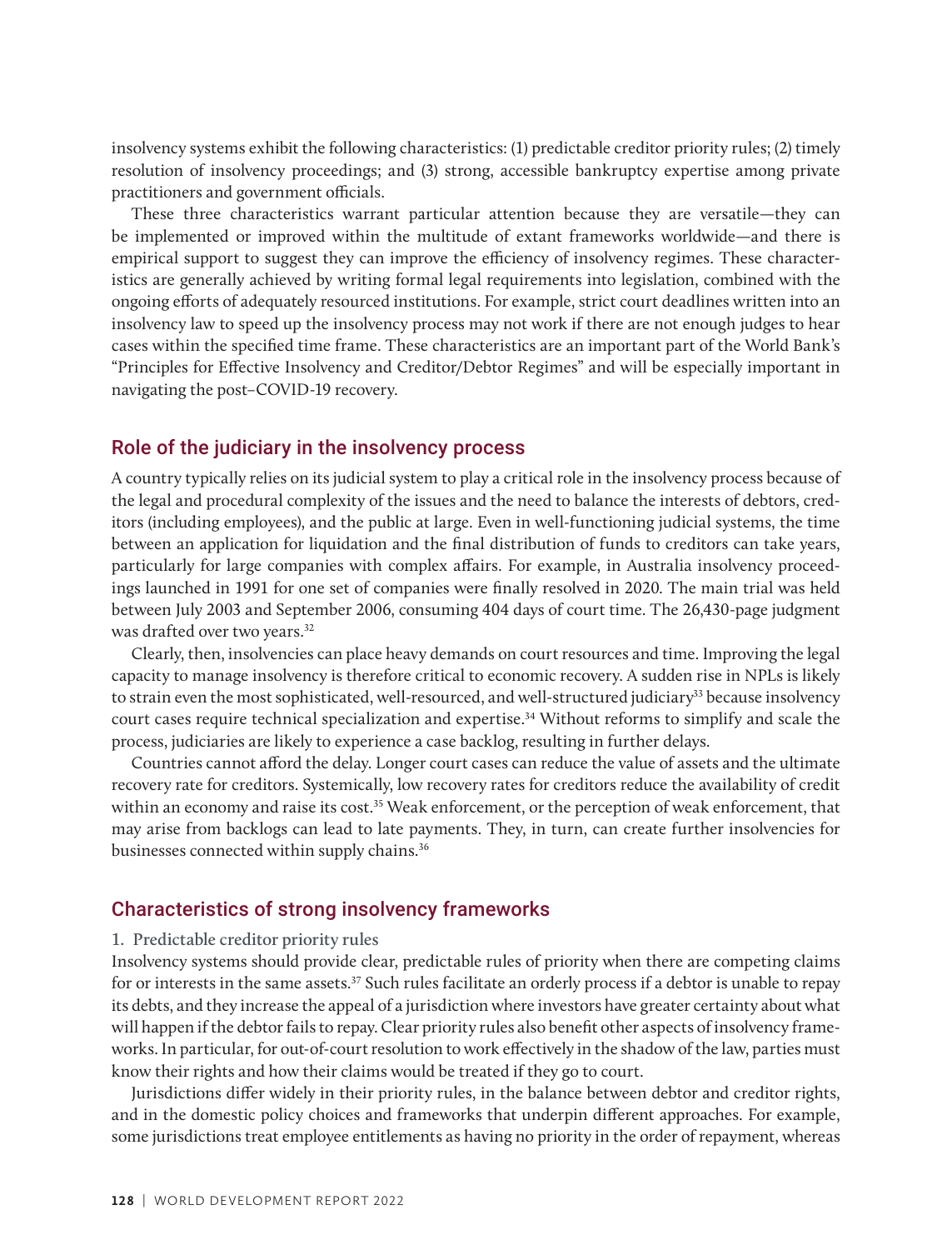others give employees the highest priority. These matters are important policy and political choices for governments that may be influenced by other factors such as the existence of social safety nets for particular groups. Some frameworks give secured creditors absolute priority, while others give creditors that provide an illiquid business with fresh financing higher priority than preexisting creditors.<sup>38</sup>

Notwithstanding these variations, predictability can play an important stabilizing role in credit markets. A clear priority order that remains the same before and after the onset of insolvency proceedings increases predictability and fairness, which can, in turn, increase the availability and lower the cost of credit. On the other hand, the absence of clarity and predictability decreases the availability and increases the cost of credit because creditors factor the uncertainty into their decision-making or restrict their lending within a jurisdiction. If the law is not clear and predictable (such as on the relative position of creditors), parties may also exploit the court system. For example, creditors may unilaterally seek liquidation of a viable business, and debtors may seek to delay debt repayment or stall on relinquishing control of their business. In the 1994 Mexican tequila crisis, systemic financial sector weaknesses, including those in the bankruptcy law, prolonged and frustrated repeated government efforts to stabilize and reduce NPLs. Ultimately, from a high of 30–45 percent in 2002, NPL rates only began to decline meaningfully one year after comprehensive insolvency reforms were adopted. Around the same time, domestic credit began to rise again as a share of the gross domestic product (GDP) after having bottomed out at 12 percent in 2001 (see online annex 3A).<sup>39</sup>

#### **2. Timely resolution**

Reducing the amount of time needed to satisfy creditors after the filing for insolvency in court is a common target for reform because of the benefits of moving faster.<sup>40</sup> Timely resolution of insolvency proceedings correlates strongly with higher returns to all creditors<sup>41</sup> and allows the rapid redeployment of capital from unproductive to productive enterprises.42 In this way, timely resolution creates a positive feedback loop that motivates all actors to engage in out-of-court workouts, confident that, should the situation escalate, in-court options are available and efficient.

One method commonly used by governments to resolve insolvency proceedings is the imposition of time limits for some stages in the process. Many jurisdictions temporarily extended these time limits in the context of COVID-19 either through legislation or through a more lenient approach in the courts. For example, Australia extended the response time to a bankruptcy notice from 21 days to six months.<sup>43</sup> In Mauritius in November 2020, the Supreme Court granted the administrators of Air Mauritius a long extension (seven months) to hold a watershed meeting.<sup>44</sup> Extensions like these should be phased out as the recovery continues to prevent the perpetuation of zombie firms and facilitate the reallocation of capital from nonviable to viable firms (see chapter 1).

Divergent views among creditors are another source of delay. These can be managed with measures that (with a court order) allow restructuring agreements to proceed without the support of all creditors. In a "cramdown," the majority of a creditor class binds the minority in that class. In a "cross-class cramdown," a majority in a creditor class binds a minority in other creditor classes. The United States has cramdown mechanisms in place,<sup>45</sup> and they were recently introduced in the United Kingdom.<sup>46</sup> Momentum is growing for their introduction in other jurisdictions as well<sup>47</sup>—in some cases unrelated to the COVID-19 pandemic.

Institutional capacity reforms can also speed up the insolvency process by clearing backlogs and increasing efficiency within the courts. For example, in Indonesia a judicial reform program enacted in the aftermath of the Asian financial crisis helped to reduce the time needed to conclude SME insolvency from 72 months in 2004 to 13 months in 2012.48 Among other reforms, responsibility for administration of the courts was transferred from the executive to the judicial branch; a centralized unit was established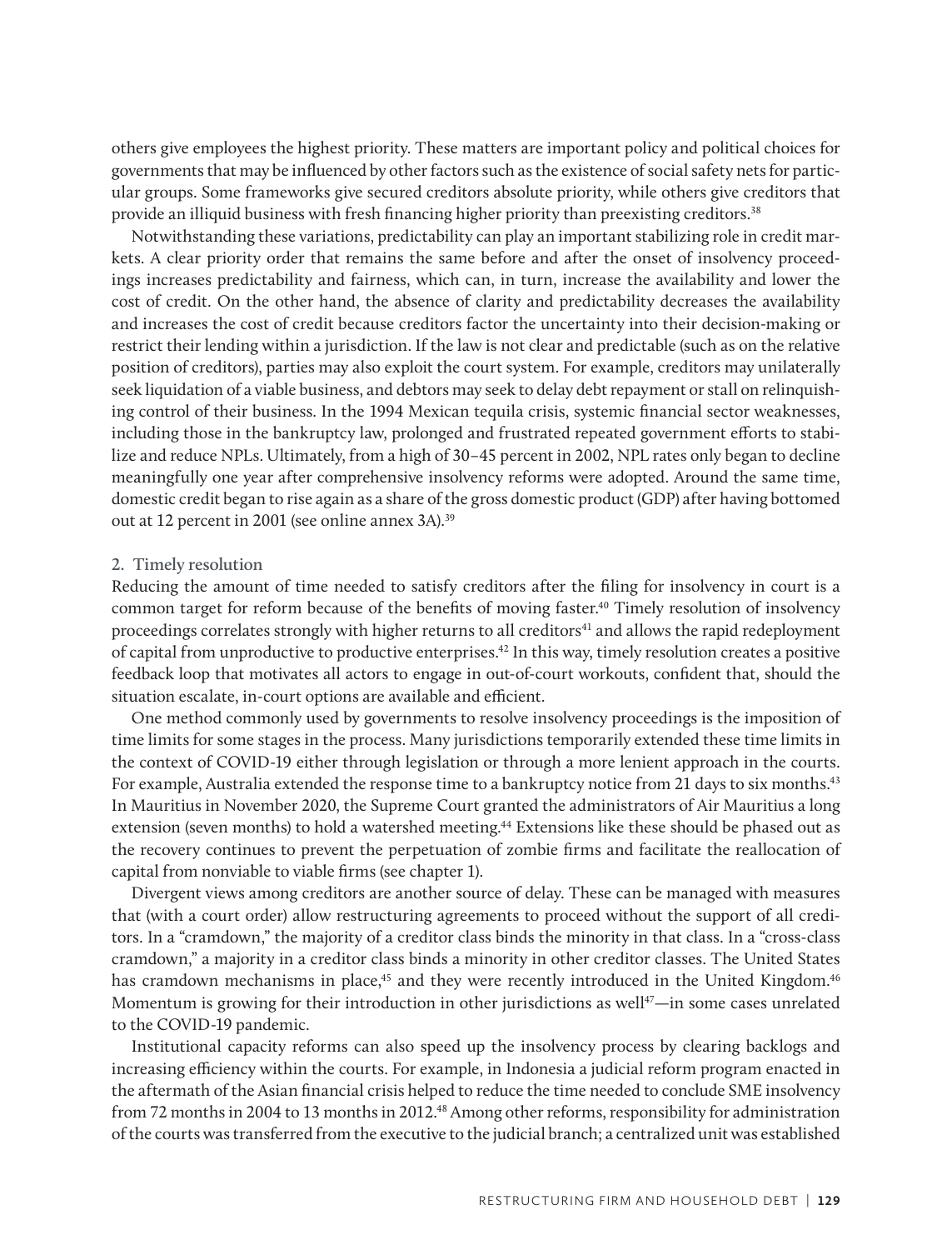for judicial training and development; and commercial court judges with jurisdiction over insolvency cases received insolvency-specific training. Similarly, reforms to Chile's insolvency law in 2014 included a requirement for insolvency law training for civil judges dealing with insolvency proceedings. As a result, the time to resolve insolvency dropped from 3.2 years in 2014 to 2 years in 2018. The improvements in various metrics in India also demonstrate the value of institutional reforms like these, which are especially important to address the anticipated increase in judicial caseloads described earlier in this chapter. Ongoing research and experimentation by the World Bank's Data and Evidence for Justice Reform (DE JURE) project have pointed to the potential for improving the efficiency of judicial decision-making through the use of data-based performance metrics (see online annex 3B).<sup>49</sup>

#### **3. Expertise in bankruptcy**

Expert practitioners, judges, and regulators are key to the success of well-designed insolvency legislation. Insolvency is a technical field at the intersection of law, finance, and policy. The availability of workable valuation estimates of a business and its property is fundamental for avoiding a sell-off, if reorganization is intended. For judges, insolvency presents complex legal and factual matrixes. Countries attempting to develop these sorts of capacities should strive to develop sustainable institutional capacity, including through ongoing training. Also critical are systems to oversee and regulate private bankruptcy professionals, particularly in a crisis, when the opportunities for bankruptcy fraud and abuse of power are greater.

With this in mind, many economies have embarked on reforms to bolster the capacity of their judiciaries. Some have sought insolvency-specific reforms, while others have aimed to boost capacity generically (which will nonetheless have benefits in the insolvency space). In Brazil, the National Justice Council introduced standardized procedures for judicial reorganization proceedings during the COVID-19 pandemic.<sup>50</sup> Spain announced its intention to create 100 additional judicial units within three years.<sup>51</sup> Similarly, many countries have pursued or are pursuing judicial capacity-building programs in collaboration with the World Bank Group. These training programs educate judges about insolvency law, as well as about practical aspects of their work such as case management and drafting judgments. Digitalization is also increasing. For example, Nigeria has announced measures to deploy digital facilities to enable taking evidence and alternative dispute-resolution filing.<sup>52</sup>

Beyond technical capacity, an effective insolvency regime requires stakeholder commitment. In the aftermath of the 1997 Asian financial crisis, the impact of insolvency reforms was limited by a "culture of non-payment" that, according to a report by the Organisation for Economic Co-operation and Development (OECD), prevailed in the affected countries.53 That culture emerged because borrowers rarely faced consequences when they failed to repay their loans. To prevent this type of situation, countries must embed specific rules in their broader legal, economic, political, and social contexts, and insolvency judges and practitioners must have access to the training needed to abide by and enforce the rules correctly.

The institutional framework for insolvency includes courts and enforcement agencies, collateral registry and credit reporting systems, insolvency regulators, and insolvency practitioners. It requires judges able to interpret the law and manage caseloads. It also requires professionals (liquidators, administrators, receivers, conservators, and legal advisers) who have the technical ability to discharge their obligations to the court effectively.<sup>54</sup> In many cases, these bankruptcy professionals play a critical role in an efficient bankruptcy system. In many countries, they can be a key determinant of the speed of a reorganization. The presence of professionals with skills in these areas will increase the efficacy of the reforms discussed in the balance of this chapter because they will provide the solid formal legal foundation needed to facilitate out-of-court resolution of creditor-debtor disputes. Box 3.2 describes the comprehensive efforts in India to strengthen its institutional insolvency framework.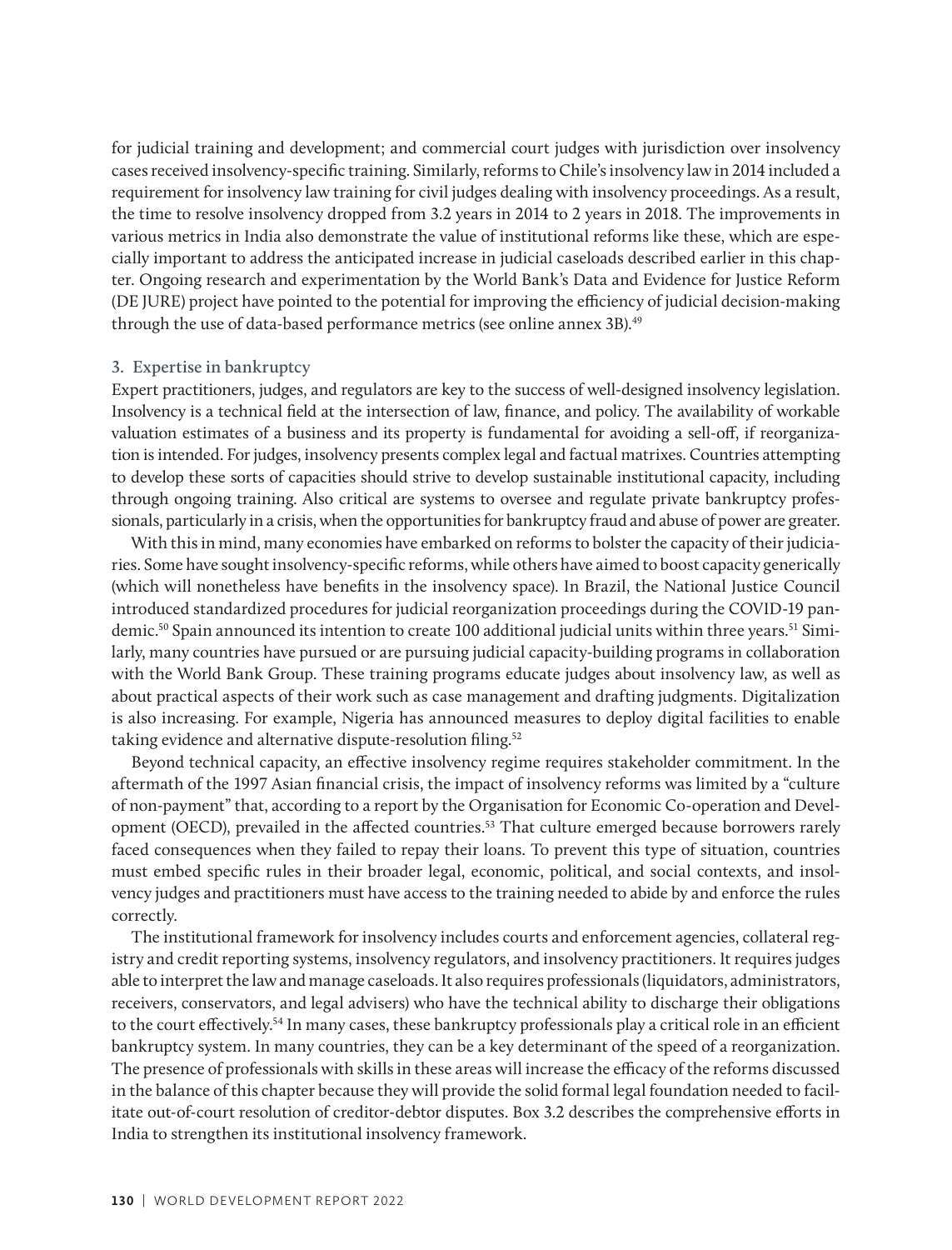#### **Box 3.2** Comprehensive and ongoing institutional insolvency reforms in India, 2016–20

In 2016, India overhauled its business and personal insolvency law framework, the Insolvency and Bankruptcy Code 2016 (IBC). It was then updated in 2018, 2019, 2020, and 2021.<sup>a</sup> The consolidated national law is designed to address the fragmentation of the previous regime, which made it difficult for firms and individuals to understand their rights. Prior to the overhaul, there were different rules for the rescue or rehabilitation of industrial companies and other businesses,<sup>b</sup> different recovery powers for financial institutions and other creditors, $c$  and different rules for personal insolvency that varied by region.<sup>d</sup> As a result of this patchwork of arrangements, many different court jurisdictions heard insolvency proceedings. And the time needed to conclude insolvency was, on average, 4.3 years,<sup>e</sup> which allowed debtors to avoid repaying or restructuring debts for long periods without consequences.<sup>f</sup>

work, $s$  the 2016 reforms took significant steps In addition to the changes in the legal frame-

toward establishing insolvency expertise and specialization within the judiciary and the insolvency profession and redressing the issues just described. The IBC established the Insolvency and Bankruptcy Board of India (IBBI) to administer the law as well as to accredit and supervise insolvency professionals. The National Company Law Tribunal was designated the sole court with jurisdiction over first-instance corporate insolvency proceedings.<sup>h</sup> Meanwhile, the number of registered insolvency professionals steadily expanded, from 1,812 at the end of 2018 to 3,309 at the end of 2020.<sup>i</sup>

Early evidence suggests that the reforms have had numerous positive effects. The overall recovery rate for creditors increased from \$.27 on the dollar before reforms to \$.72 on the dollar in 2020, and the time needed to settle insolvency more than halved in that period, from 4.3 years to 1.6 years. Case backlog remains an issue (figure B3.2.1) and is the subject of an ongoing reform effort.<sup>j</sup>



*Source*: Insolvency and Bankruptcy Board of India, *Quarterly Newsletter*, various, https://www.ibbi.gov.in/publication ?title=quarterly&date=.

*Note*: Corporate Insolvency Resolution Process (CIRP) arrangements are meant to be finalized within 180 days.

*(Box continues next page)*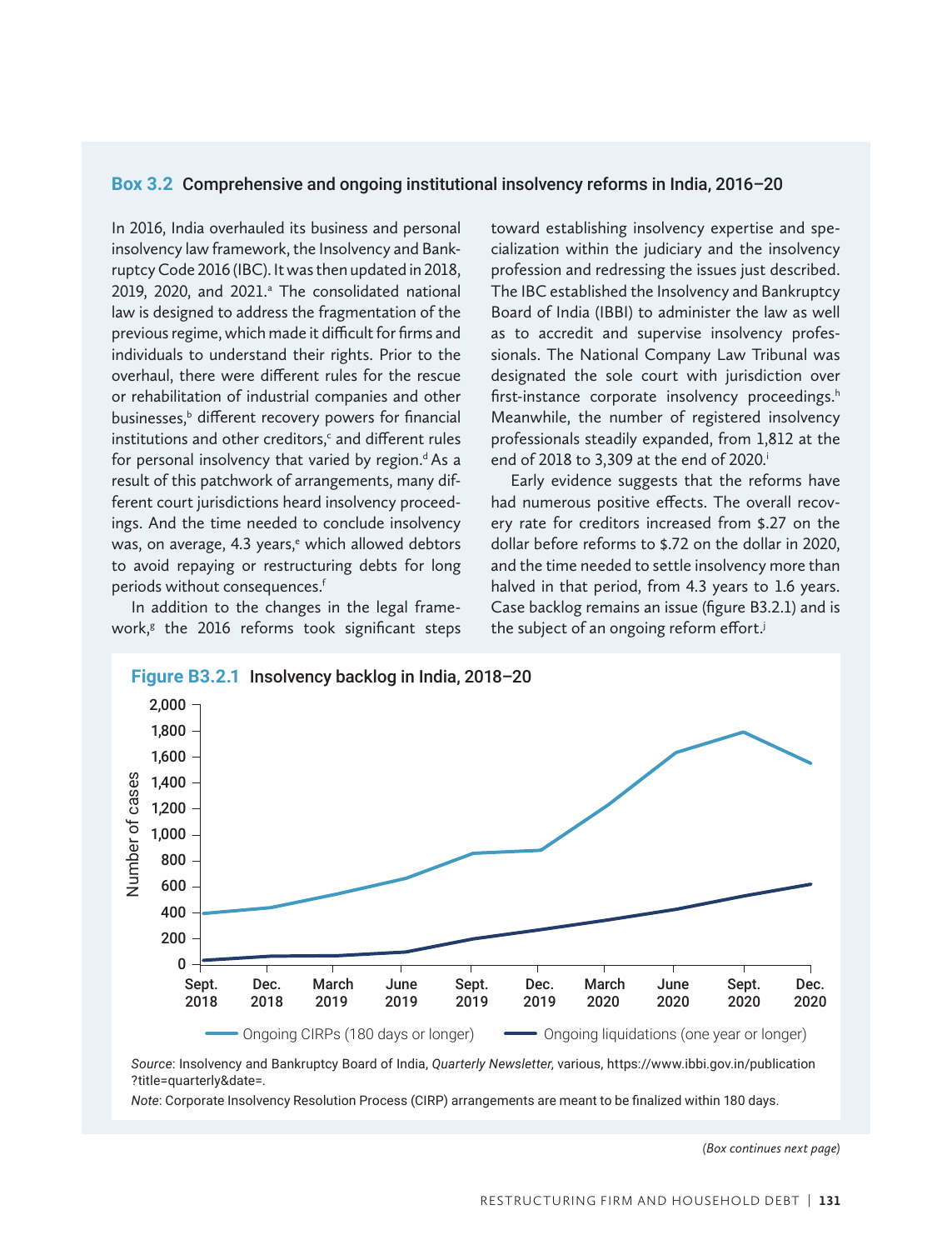#### **Box 3.2** Comprehensive and ongoing institutional insolvency reforms in India, 2016–20 *(continued)*

In response to COVID-19, India temporarily amended the business and personal insolvency law. Most significantly, it suspended creditors' ability to initiate insolvency proceedings on the basis of defaults arising between March 25, 2020, and March 24, 2021.<sup>k</sup> It also raised the minimum default requirement for the purposes of corporate insolvency to ₹1 crore (10 million rupees) from Rs 1 lakh (to about \$130,000 from about \$1,300).<sup>1</sup> In April 2021, the government permanently amended the IBC to include a framework for insolvency for MSMEs, which may help prevent a further backlog and delays by easing the demand for the Corporate Insolvency Resolution Process (CIRP), a restructuring framework.<sup>m</sup>

- a. Insolvency and Bankruptcy Code (Amendment) Ordinance(s), 2018, 2019, 2020, and 2021.
- b. The Sick Industrial Companies (Special Provisions) Act (SICA) 1985 governed industrial companies.
- c. Recovery of Debt Due to Banks and Financial Institutions Act (RDDBFI) 1993.
- d. The two laws were the Presidency Towns Insolvency Act 1909 and the Provincial Insolvency Act 1920.
- e. World Bank (2014a).
- f. BLRC (2015).
- g. For further analysis of these changes, see World Bank (2020, 54).
- h. And for appeals, the National Company Law Appellate Tribunal and subsequently the Supreme Court of India.
- i. IBBI (2020).
- j. Shikha and Shahi (2021).
- k. Insolvency and Bankruptcy Code (Amendment) Ordinance, 2021.
- l. PIB (2020).
- m. Amendments are carried out through the Insolvency and Bankruptcy Code (Amendment) Ordinance, 2021. See PIB (2021).

#### Early warning tools

Systems for detecting and responding to potential insolvencies before they arise are important to strengthen insolvency frameworks. The earlier a debtor perceives financial difficulties, the higher is the probability of avoiding insolvency.55 Similarly, if the viability of a business is permanently impaired, the liquidation process will be more orderly and efficient the earlier it begins. For these reasons, policy makers are increasingly aware of the importance of alerting businesses to upcoming troubles, especially in the European Union after the introduction of the Restructuring Directive in 2019.56

An early warning tool (EWT) is a means of helping businesses detect financial difficulties so they can be addressed proactively. Within this broad definition, EWTs may take many different forms, ranging from purely internal control systems involving corporate bodies to external control systems that rely on the intervention of third-party experts.

The French alert procedure,<sup>57</sup> which relies on the workers' council and corporate auditors to alert the debtor's managers of upcoming difficulties, is a well-known example of an internal control system. Of external systems, the Danish approach is among the most developed, leveraging an algorithm run by the Danish Business Authority that detects companies potentially at risk. At-risk companies are then referred to a network of restructuring consultants who advise the debtor.

Until recently, EWTs were typically designed to alert creditors and public authorities about the upcoming distress of corporate and special debtors. However, EWTs now focus on debtors to enable them to take early action. Although this tool is aimed at serving all debtors that engage in economic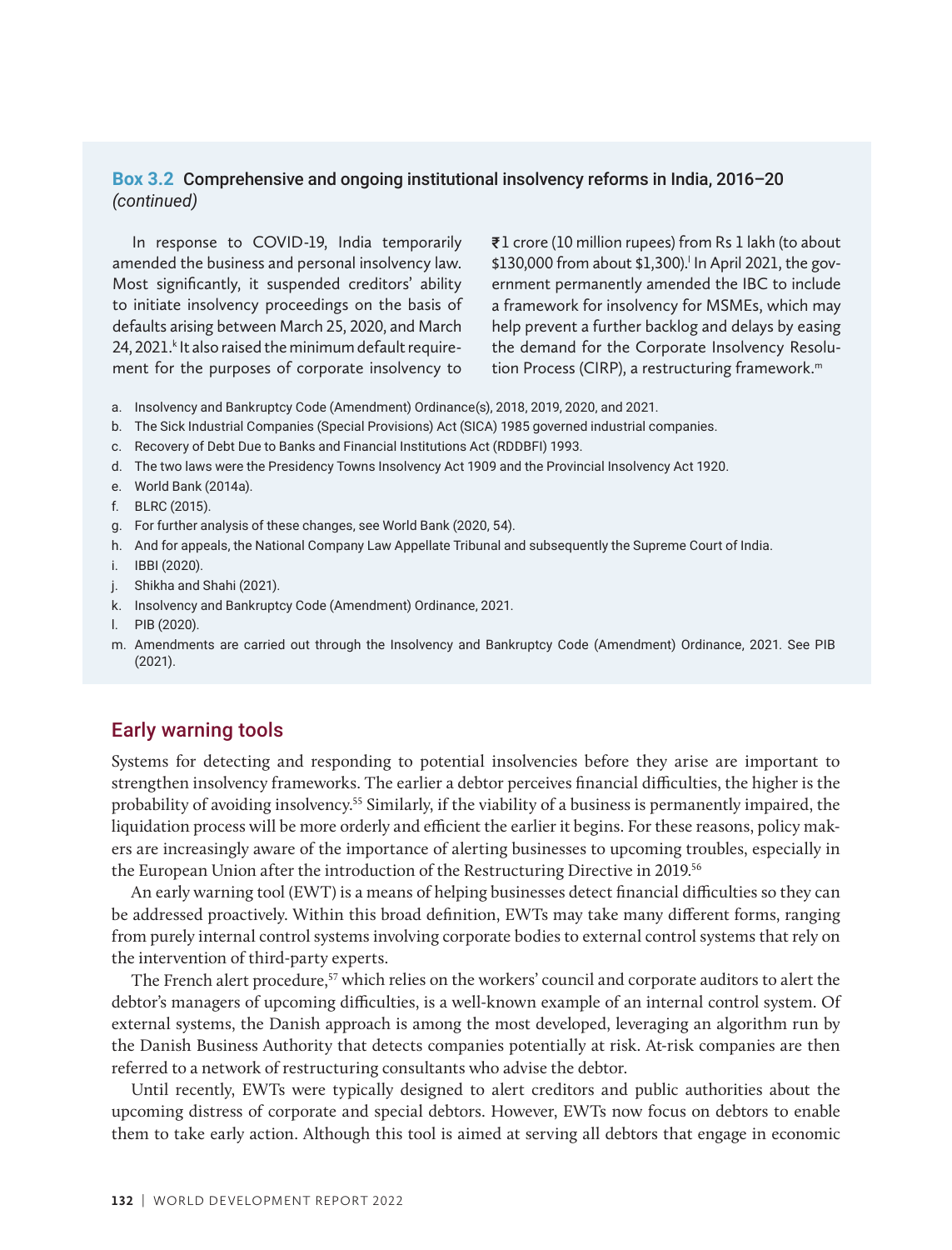activities, EWTs are likely to be particularly useful for SMEs because those facing financial difficulties often do not have the resources they need to cope with high restructuring costs, such as advisers who can prevent or mitigate the effects of insolvency.

#### Strong insolvency frameworks in the context of COVID-19 recovery

In addition to the financial measures adopted to staunch the worst of the damage from the COVID-19 economic crisis, many governments undertook temporary legal changes in their insolvency frameworks. According to a joint World Bank/INSOL International survey spanning both advanced and emerging economies, 67 of the 69 surveyed economies enacted some insolvency reforms in 2020.<sup>58</sup> The purpose of the reforms was to "flatten the curve" of insolvencies by creating breathing room for businesses, individuals, and financial institutions and preventing widespread economic collapse.

The most common reforms were relaxing debt repayment requirements (80 percent); placing moratoria on the initiation of insolvency proceedings by creditors (43 percent); and altering or temporarily suspending the obligations of directors and firm managers to enter insolvency proceedings in circumstances in which they ordinarily would be required to do so (30 percent). Relaxed debt repayment requirements included measures addressing borrowers' diminished ability to make payments, such as moratoria on or extensions of loan repayment terms (about 34 percent); measures addressing the effects of nonpayment, such as prohibiting the acceleration of contractual terms (about 55 percent); suspension of judicial proceedings (about 28 percent); and suspension of the execution of certain debtor-owned assets (about 4 percent).

In 2021, the World Bank designed a survey to identify the characteristics of corporate debt restructuring frameworks, as well as the types of insolvency-related COVID-19 emergency measures that jurisdictions had introduced.59 The World Bank team worked with INSOL International and the International Association of Insolvency Regulators to distribute the survey.<sup>60</sup> Experienced insolvency professionals in 135 economies were contacted, and at least three independent contributors were contacted in 100 jurisdictions. Responses were forthcoming from 114 economies, including multiple responses from 71 percent of those economies. The survey found that OECD economies introduced measures to stymie debtor (57 percent) or creditor (54 percent) bankruptcy filings more frequently than non-OECD economies (24 percent and 17 percent, respectively). By contrast, debt repayment emergency measures (that is, those contract modification measures addressing either the prospects of repayment or the effects of nonpayment) as well as suspension of judicial procedures were more evenly distributed.61 This finding is consistent with the fact that advanced economies tend to have more robust insolvency systems and insolvency usage.

Most of the insolvency-related emergency measures introduced after the onset of the pandemic included sunset clauses determining the timing for winding them down. Although many of these measures were extended (and they may be further extended or even reintroduced), a clear picture has emerged of their duration. Debt repayment measures, preventing the crystallization of insolvency, were estimated to have the longest duration—on average, 451 days or about 15 months.<sup>62</sup> Three-quarters of economies wound down debt repayment measures within 600 days, though in one country a measure was set to last 1,035 days. Suspension of judicial procedures measures was much shorter-lived—on average, 273 days. Three-quarters of the economies studied halted these measures in just over 400 days. As for measures to increase barriers to creditor-initiated insolvency filings, they lasted 384 days, on average, with three-quarters of the economies winding down these measures within 550 days. Finally, measures to avoid forcing debtors to file for bankruptcy lasted, on average, 324 days, with threequarters of the economies drawing these measures to a close in just under 500 days. All in all, only a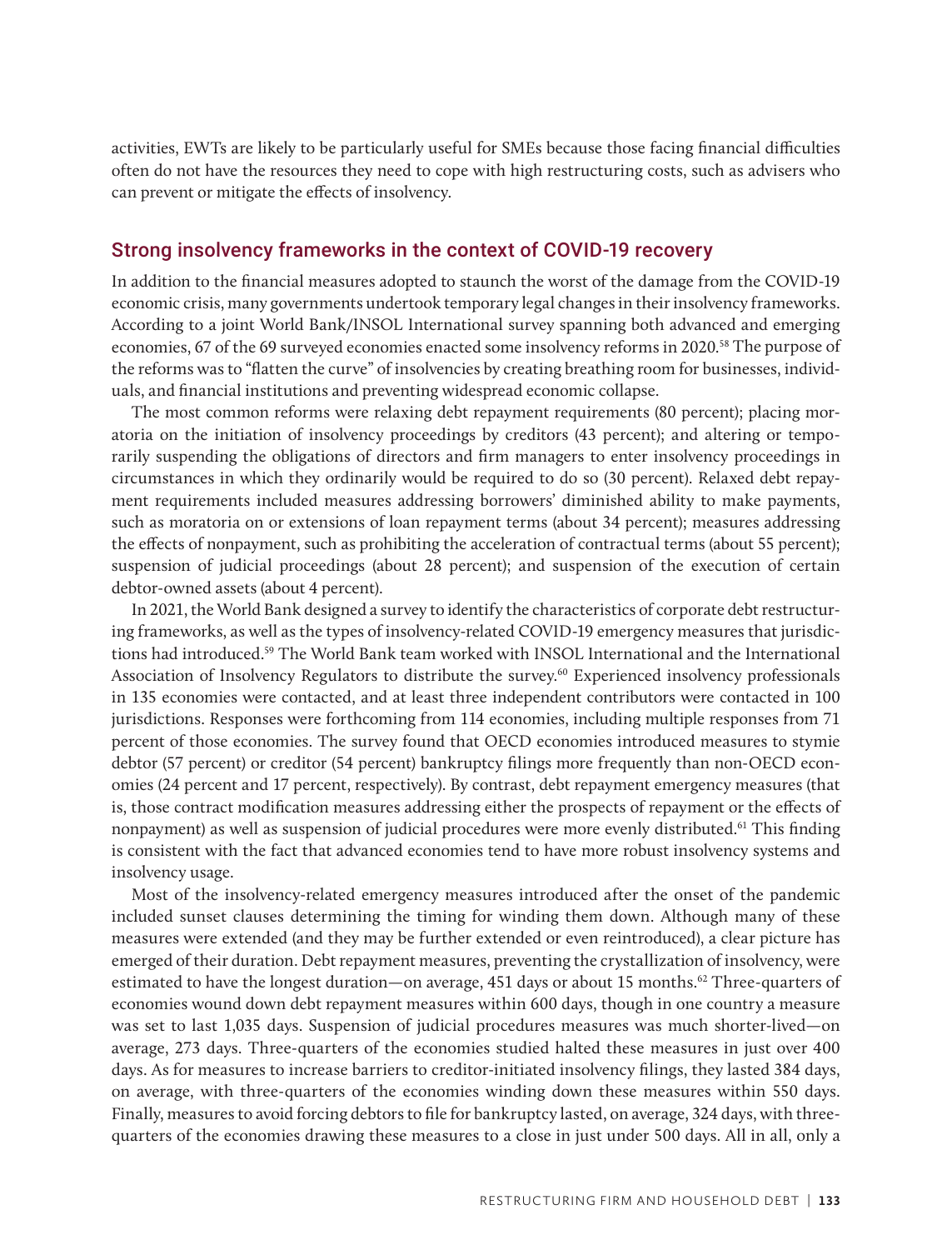

**Figure 3.1** Share of enterprises in arrears or expecting to fall into arrears within six months, selected countries, May–September 2020

*Source*: Apedo-Amah et al. 2020, based on World Bank, COVID-19 Business Pulse Survey Dashboard, 2020–21 data, https://www.worldbank.org/en/data/interactive/2021/01/19/covid-19-business-pulse-survey-dashboard. *Note*: The figure presents percentages for countries surveyed by the World Bank.

few of the insolvency-related emergency measures introduced in the context of COVID-19 were expected to remain in place at the end of 2021.

As governments ease short-term support measures, experts expect to see an increase in COVID-19– related business and personal insolvencies stemming in no small part from widespread business distress (see figure 3.1). The International Monetary Fund (IMF), the Bank for International Settlements, and others predicted that beginning in 2020 business insolvencies would exceed pre–COVID-19 levels by 20-35 percent.<sup>63</sup>

## **Facilitating alternative dispute resolution systems such as conciliation and mediation**

Alternative dispute resolution (ADR) systems will be an essential mechanism for economies seeking to emerge stronger after the COVID-19 pandemic. Effective ADR frameworks allow quicker and cheaper resolution of disputes than the formal court system, while retaining some of the rigor that courts provide.64 ADR in the insolvency context involves direct engagement between debtor and creditors to come to a resolution about an outstanding debt. ADR is typically, but not necessarily, overseen by a third party, and any resolution is contractually binding. ADR can be initiated voluntarily by the parties or at the order of a court. Third-party mediators ideally facilitate, as opposed to actively participate in, the resolution of intercreditor differences.<sup>65</sup>

One of several structural obstacles to effective ADR deployment in the insolvency context is the challenge of convincing multiple parties with varied interests to agree on a resolution that is consistent with the obligations of the parties under the broader insolvency law. Before the pandemic, many countries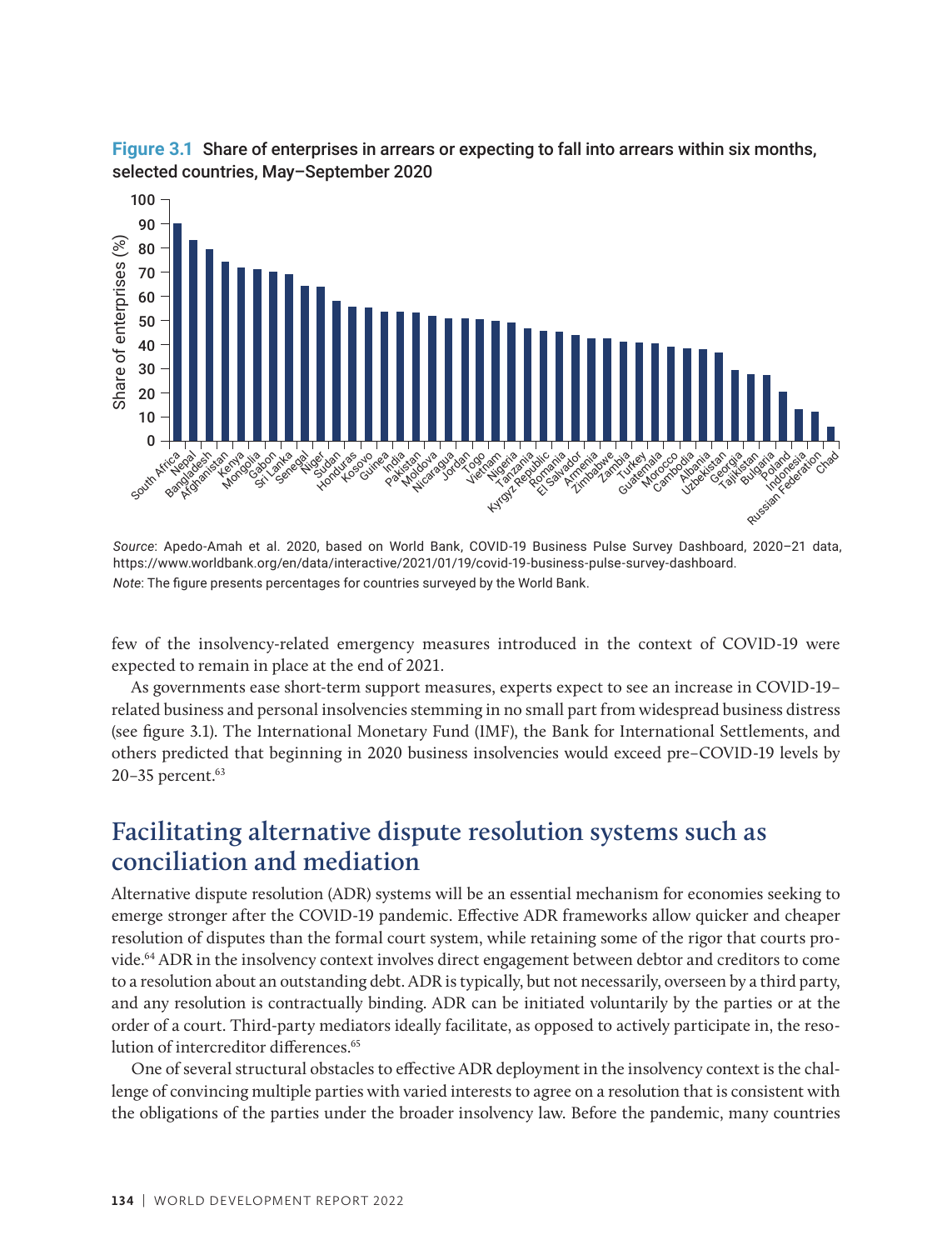had already introduced or were in the process of introducing schemes that sought to facilitate ADR systems that addressed these challenges (see online annex 3C). Ideally, this trend will continue in the near to medium term—a possibility that underlies the guidance offered in this section.

Aristotle would likely have found ADR preferable to in-court proceedings because "an arbitrator goes by the equity of a case, a judge by the strict law."66 There is growing evidence that ADR can be cheaper, quicker, and more satisfactory than court proceedings.<sup>67</sup> In the insolvency context, out-of-court resolution of debt disputes has the added advantage of occurring confidentially, which allows participants to avoid harm from public knowledge of debt distress, including constraints on capital and supply chains.<sup>68</sup> Although the data on the efficacy of ADR in the context of insolvency are limited, a 2012 pilot program in the District Court of Amsterdam found that over 70 percent of cases resulted in successful solutions at greater speed and less cost when measured against the alternative—litigation.<sup>69</sup>

An oft-cited example of a jurisdiction with a successful insolvency ADR regime is the United Kingdom. The "London approach," a nonlegislative set of cultural norms and principles fostered by the Reserve Bank,<sup>70</sup> guides the manner in which creditors voluntarily and collectively approach debtor distress. It does not require a third-party mediator or a conciliator. The London approach has four key tenets: (1) creditors keep existing facilities in place and do not rush to appoint receivers; (2) reliable financial information about the debtor exists and is shared among creditors; (3) creditors work collectively to resolve the issue; and (4) the burden of debtor concessions is shared equally among creditors.<sup>71</sup>

Because of its informal, confidential nature, limited empirical evidence is available on the merits of the London approach. It requires significant creditor buy-in and cohesion. However, these may be lacking in jurisdictions without the requisite trust in debtors or the underlying system to enforce legal rights. For example, creditors from multiple jurisdictions may be unable or unwilling to attempt a coherent approach to the problem. Or they may be willing to make concessions only if other creditors make equivalent concessions. Thus creditors unwilling to make concessions can frustrate the process.<sup>72</sup>

The challenge of creditor cohesion has been addressed in some jurisdictions by mechanisms that allow, in certain circumstances, for the courts to approve (and bind creditors to) restructuring plans negotiated outside of court. The French conciliation approach consists of a two-part model toward this end. In the informal method *(mandat ad hoc*), the court appoints a representative to mediate a nonbinding resolution of the debt distress. In the semiformal method (*conciliation*), the court approves and makes binding the output of mediation.73 In practice, debtors tend to begin within the *mandat ad hoc* framework and then proceed to *conciliation* to obtain court approval of the restructuring agreement.74

Several advanced economies have included variations on this model (court endorsement of out-ofcourt negotiations) in their COVID-19 reforms. Germany has introduced a new conciliation scheme (Stabilization and Restructuring Framework) in which the debtor can apply for a court-appointed mediator ("restructuring facilitator") to assist in negotiations with creditors for up to three months. After successful mediation, the court can confirm the agreement, which protects the participants from avoidance or liability claims.75 The Netherlands has introduced reforms that enable debtors to offer their creditors restructuring plans outside of the formal bankruptcy procedure. If approved by a court, these plans can bind unwilling creditors (including secured creditors) to a restructuring arrangement in a cross-class cramdown.76

Another way of managing the problem of creditor cohesion is use of an intercreditor agreement—a contract among creditors—that sets the general rules for approaching restructuring, while allowing flexibility for individual restructuring. A recent example of this approach is Turkey's updated Framework Agreements on Financial Restructuring. Such an approach, which is in effect a co-regulatory model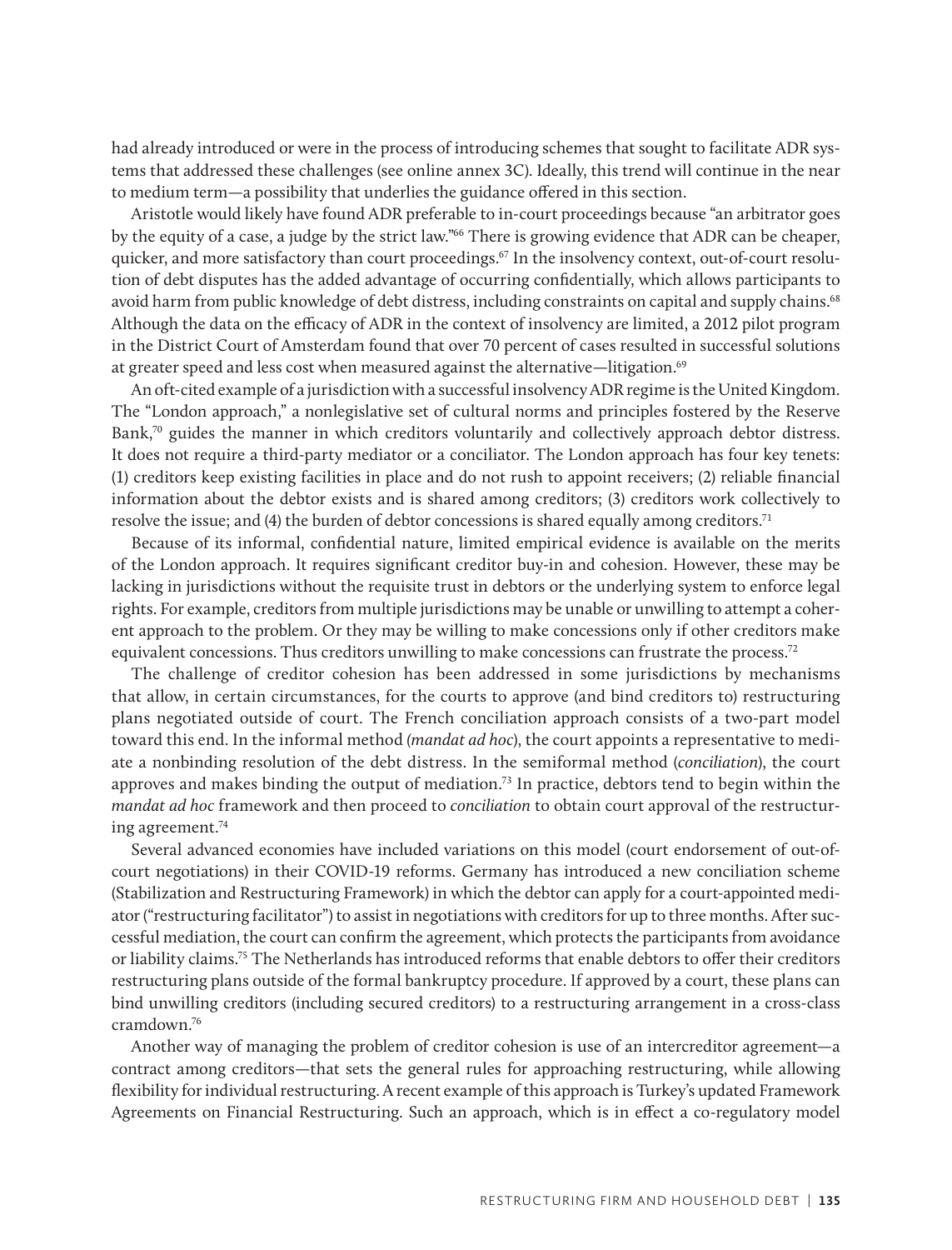subject to the oversight of the regulator with a more limited role for the courts, may be attractive in jurisdictions with fewer court systems.

Poland's experience demonstrates how the adoption of out-of-court restructuring can quickly take the heat out of widespread and rising NPL levels and lay the foundation for future economic health by putting banks on a firmer footing to extend new credit. As part of a larger effort in the early 1990s to establish a market-based economy, Poland adopted the Act on Financial Restructuring of Enterprises and Banks.77 In effect until 1996, this legal framework for insolvency was intended to supplement formal bankruptcy and liquidation proceedings when the state-owned national bank was split into nine commercial banks—a step that revealed high levels of nonperforming loans in the banks' portfolios.78 The act empowered financial institutions to design and implement a process for restructuring enterprises through which they brokered conciliation agreements with debtors and divested NPLs on the secondary market.79 The banks received an influx of capital to facilitate the restructuring process.<sup>80</sup>

By mid-1995, about 85 percent of the conciliation agreements had been finalized.<sup>81</sup> Common features of the agreements included debt write-offs or extensions of the payment period, more favorable terms for small creditors, and debt-for-equity swaps (in about one-third of cases). Less than 1 percent of borrowers were required to make immediate partial payments. Meanwhile, the more viable firms (23 percent) went into conciliation, while the financially weaker firms went into liquidation or court bankruptcy.

The firms that entered bank conciliation accounted for 46 percent of the debt owed at the end of 1991, reflecting the unequal distribution of debt within the economy. Overall, thanks to the Polish conciliation scheme the NPL rates of bank portfolios fell rapidly, from 31 percent in 1993 to 9 percent in 1996.<sup>82</sup> Loans were written down or swapped without widespread debt forgiveness,<sup>83</sup> leaving banks in a better position to extend new loans on market-oriented terms.

Despite these improvements, the increase in conciliation and restructuring alone failed to address the underlying problems of firm mismanagement and unprofitability. Restructuring plans did not require changes in management or operational restructuring, and less than half of firms committed to asset sales or reduction of staff. As a result, during the first two years of implementation businesses subject to conciliation saw their average operating profit decline, and few were privatized. Because MSMEs were excluded from the conciliation scheme (the threshold debt level was high, and the cost was substantial), they struggled to access credit over the course of the recovery.84 Thus, although the adoption of legal frameworks to facilitate ADR can contribute significantly to the swift resolution of NPLs, regulators should push for workout agreements to include commitments that put businesses on a path to viability, lest they merely prolong or defer the underlying economic challenges.

## **Establishing accessible and inexpensive in-court and out-of-court debt resolution procedures for MSMEs**

MSMEs play a critical role in economic growth and employment, particularly in emerging economies, but they have been the enterprises hardest-hit by the COVID-19 pandemic. They are more vulnerable than large enterprises to debt distress and less equipped to seek recourse in either the debt market or the legal system. It is therefore not surprising that they have shorter survival times (figure 3.2).<sup>85</sup> Post– COVID-19 insolvency reforms should therefore address the specific needs of MSMEs to facilitate the recapitalization of viable but illiquid firms and the swift but least painful market exit of nonviable firms. This is particularly important in emerging economies, where MSMEs represent a large proportion of total firms.<sup>86</sup>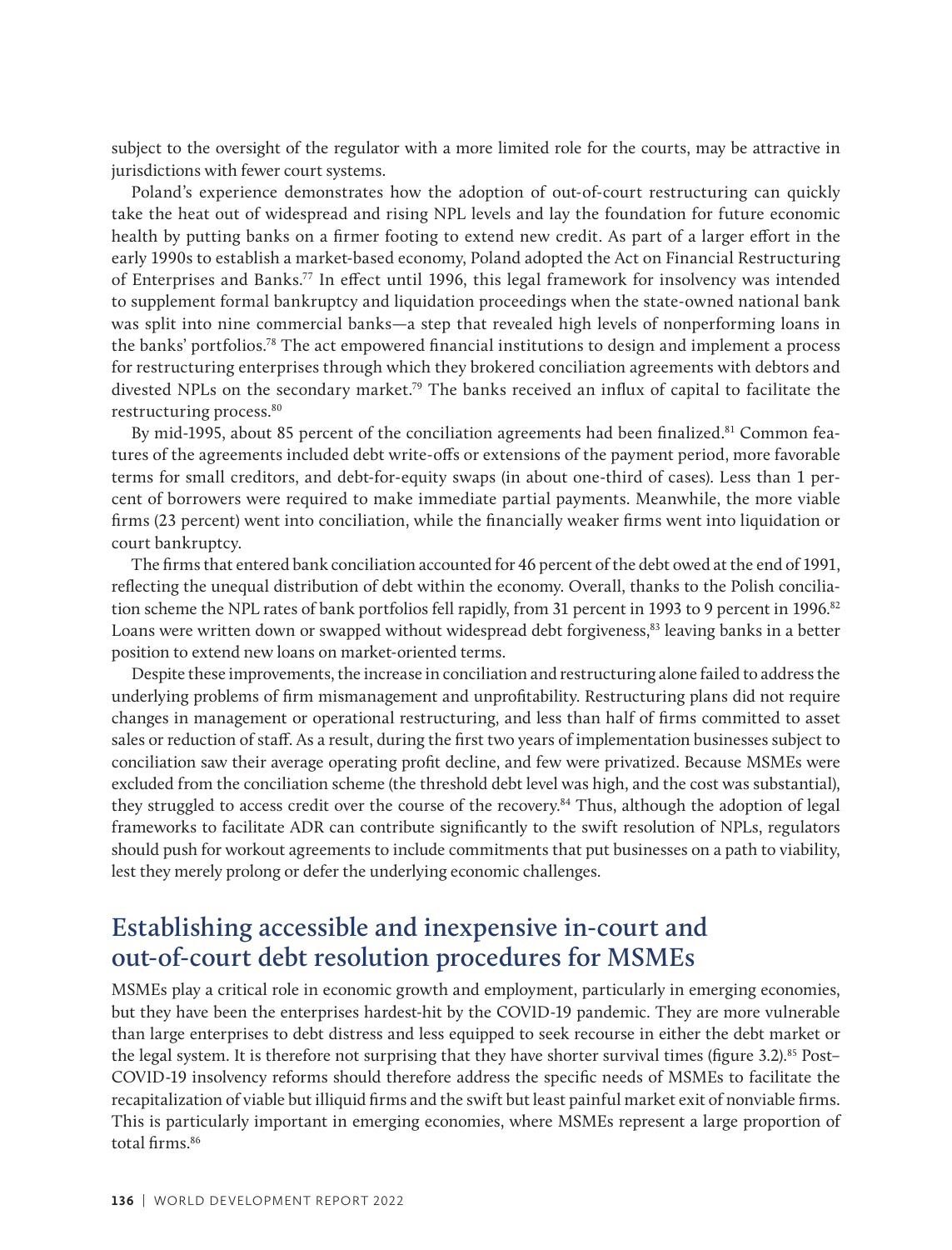

**Figure 3.2** Enterprise ability to survive a drop in sales, selected countries

*Source*: World Bank, COVID-19 Business Pulse Survey Dashboard, 2020–21 data, https://www.worldbank.org/en/data /interactive/2021/01/19/covid-19-business-pulse-survey-dashboard.

#### Why MSME procedures matter

The World Bank's Business Pulse Survey, conducted on a rolling basis of enterprises in 50 countries, has revealed the outsize impact of the COVID-19 pandemic on MSMEs, especially microenterprises. From June to September 2020, of the firms reporting they were in arrears or expecting to be in arrears within six months, 48 percent were MSMEs (including 53 percent of microenterprises within that group), compared with only 36 percent of large enterprises (figure 3.3). Furthermore, 83 percent of MSMEs (including 84 percent of microenterprises within that group) reported lower monthly sales than in the previous year, compared with 73 percent of large enterprises (figure 3.4).

Most insolvency frameworks subject MSMEs and large companies to the same rules and processes.<sup>87</sup> Complexity, length, and cost are obstacles to the use of these frameworks by MSMEs.<sup>88</sup> In the circumstances, insolvency can be "a luxury that many MSMEs cannot afford."89 This is a critical factor in why small enterprises are more likely than large enterprises to become zombie firms. Financially distressed small businesses with limited or no prospects for future rehabilitation continue to operate because the obstacles to liquidation are too high. Targeted insolvency frameworks could help them, while also facilitating access to credit for viable MSMEs.<sup>90</sup>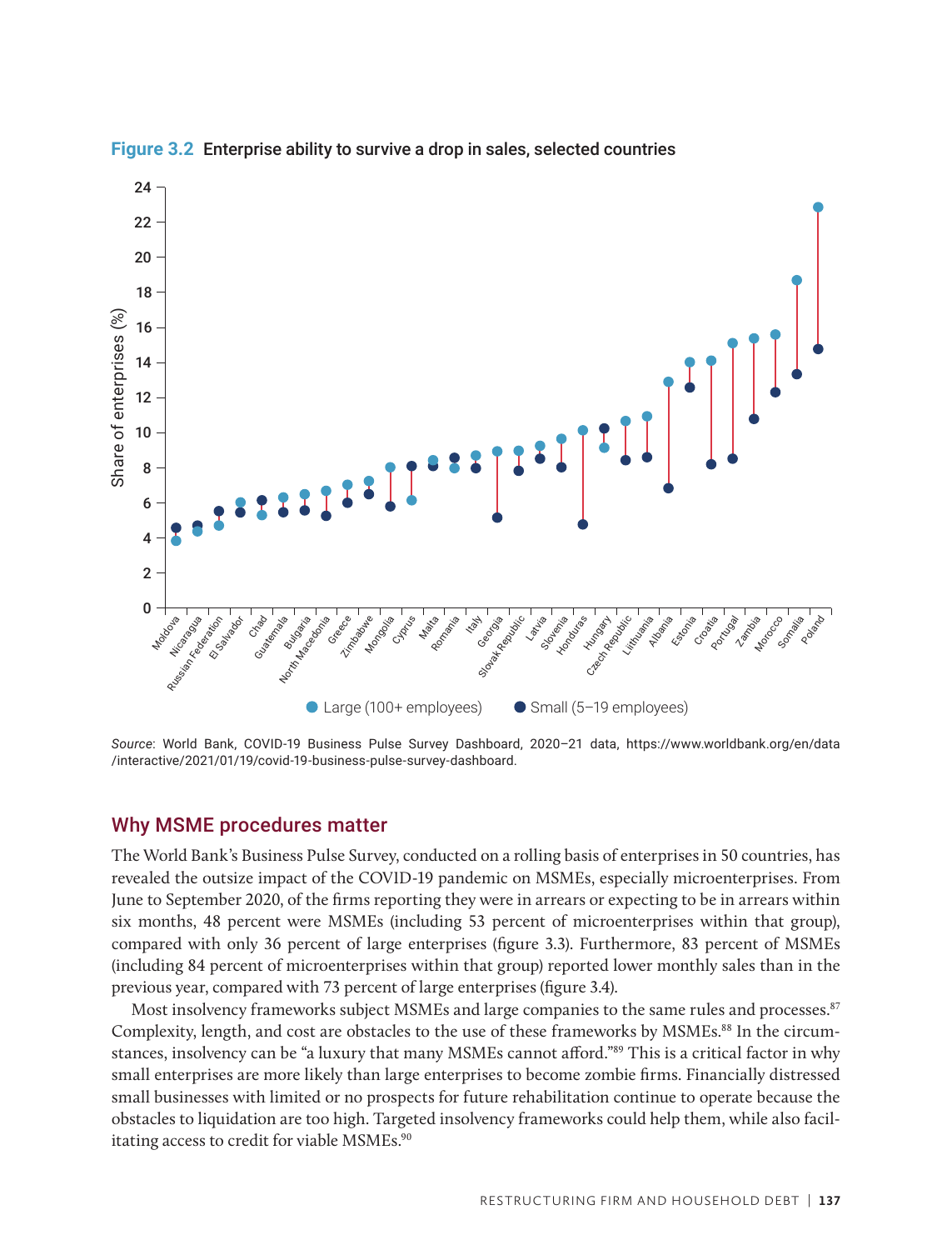**Figure 3.3** Share of enterprises in arrears or **Figure 3.3** Share of enterprises in arrears of expecting to be in arrears within six months, June–September 2020



*Source:* World Bank, COVID-19 Business Pulse Survey Dashboard, https://www.worldbank.org/en/data/interactive /2021/01/19/covid-19-business-pulse-survey-dashboard. *Note:* MSMEs = micro-, small, and medium enterprises.





*Source:* World Bank, COVID-19 Business Pulse Survey Dashboard, https://www.worldbank.org/en/data/interactive /2021/01/19/covid-19-business-pulse-survey-dashboard. *Note:* MSMEs = micro-, small, and medium enterprises.

#### Lessons learned from MSME insolvency reform during the Asian financial crisis

In the late 1990s and early 2000s, firms in Southeast Asia experienced widespread debt distress. In fact, NPL rates exceeded 40 percent in some jurisdictions (see figure 3.5). MSMEs were unable to obtain credit or were subjected to high interest rates. In Indonesia, the number of MSMEs fell by about 7 percent between were subjected to high interest rates. In muonesia, the number of MSMES fell by about 7 percent between<br>1997 and 1998 and did not return to their former level until 2000.<sup>91</sup> In Thailand, in 1998 a greater proportion of MSMEs (55 percent) than large enterprises (45 percent) experienced a reduction in employees.<sup>92</sup>



**Figure 3.5** Nonperforming loans, selected Asian countries, 1998–2005

*Note:* NPLs = nonperforming loans.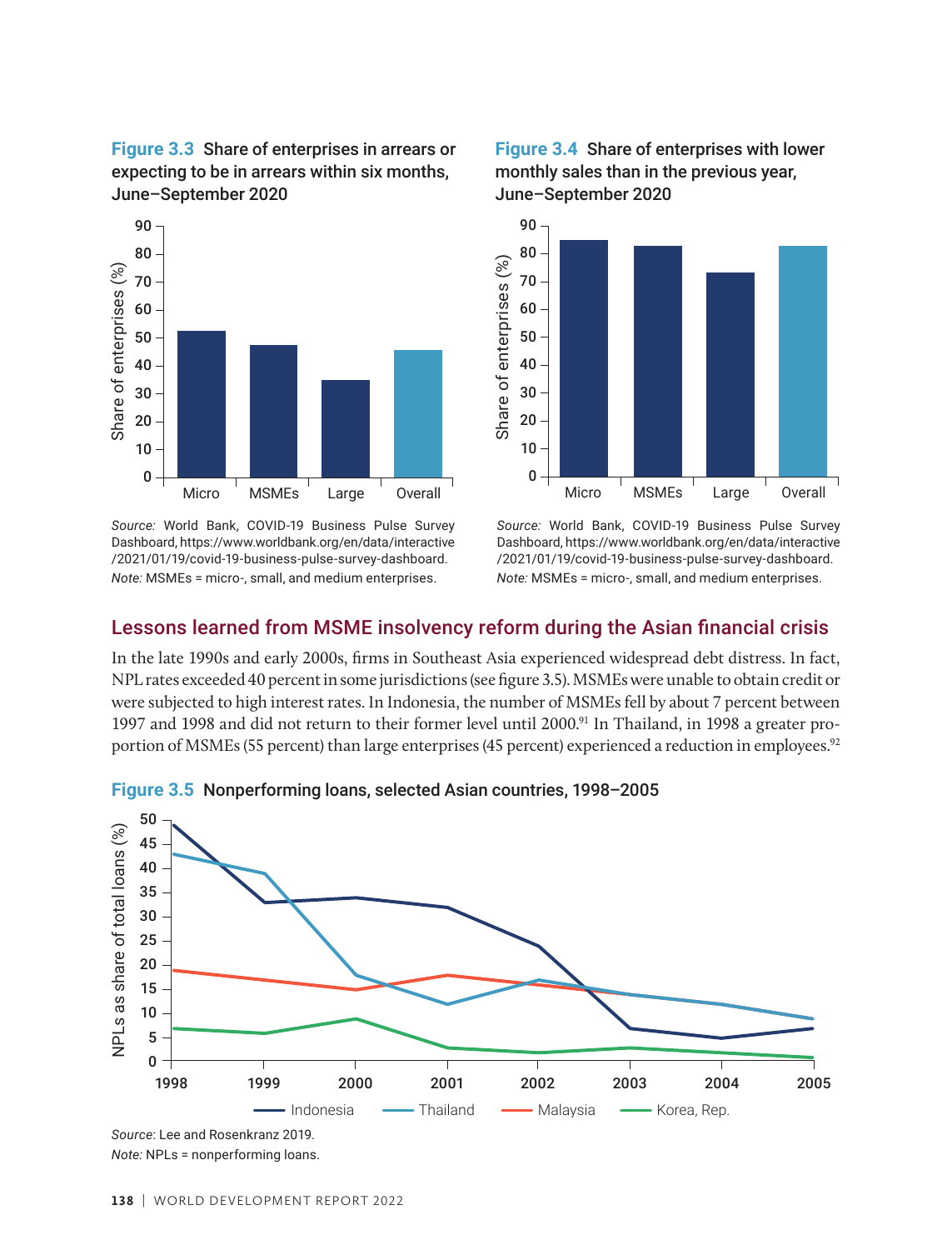In response, countries adopted various reform measures (see online annex 3D). Of countries in Southeast Asia, Thailand's reforms resulted in the most rapid reduction in NPL rates, but there was a long tail: rates remained above 10 percent until 2005, and only 48 percent of NPLs in Thailand were resolved by mid-2003. By contrast, 77 percent of the debt referred to Malaysia's Corporate Debt Restructuring Committee was resolved by that time. In the Republic of Korea, by mid-2003 restructuring agreements were reached for about 80 percent of registered cases representing about 95 percent of total (corporate) debt. Thailand did the least to address restructuring, and it did not enforce any changes in management. Its approach can be attributed to deficiencies in the formal insolvency framework and the lack of political will to force change in large companies.93 Echoing the experience in Poland, in Thailand the absence of substantive restructuring of large companies likely delayed resolution.

#### Reforms to facilitate MSME insolvency proceedings

As noted earlier, in 2017 the World Bank published a comprehensive review of MSMEs and insolvency frameworks, setting out the characteristics and requirements.94 The 2021 "Principles for Effective Insolvency and Creditor/Debtor Regimes" and an updated version of the UNCITRAL "Legislative Guide on Insolvency Law" (see online annex 3E) together provide a series of principles and recommendations on insolvency frameworks aimed at assisting MSMEs with insolvency. Drawing on those sources, table 3.1 sets out some priority areas of reform in the context of COVID-19 recovery. It is important to note that the World Bank's "Principles" and UNCITRAL's "Guide" include significant flexibility in how a MSME insolvency framework can be achieved.

Even before the onset of the pandemic, some jurisdictions implemented reforms tailored to MSMEs. For example, in February 2020 Myanmar implemented a MSME-specific insolvency regime that included a business rescue framework under a debtor-in-possession model. In the United States, the 2019 Small Business Reorganization Act introduced a distinct insolvency framework for small enterprises. Meanwhile, the Lao People's Democratic Republic's December 2019 Enterprise Rehabilitation and Bankruptcy Law contains provisions for small enterprises*.* 95

The COVID-19 crisis spurred other jurisdictions to follow suit with temporary reforms. For example, Colombia introduced a temporary fast-track restructuring framework administered by the Chamber of Commerce for MSMEs.<sup>96</sup> Similarly, in December 2020 Singapore introduced a temporary Simplified Insolvency Program that lowers the proportion of creditors required to approve an MSME insolvency plan,<sup>97</sup> which expired on July 28, 2021.<sup>98</sup> The United States temporarily raised the debt threshold for business restructuring (thereby increasing the accessibility of more heavily indebted businesses to restructuring) and implemented other temporary insolvency reforms. These changes were initially set to expire in 2021, but were extended to 2022.99 Addressing obstacles to creditor recovery, New Zealand introduced the COVID-19 Response Legislation Act 2020, which put in place a business debt hibernation scheme,<sup>100</sup> and Spain extended the duty of administrators to request the declaration of bankruptcy, while also increasing the standard of the liquidity test.<sup>101</sup>

Other jurisdictions have implemented longer-term reforms in response to COVID-19. These reforms are aimed at simplifying and demystifying the bankruptcy process for small businesses. In terms of simplification, legislation pending in Chile will streamline liquidation and reorganization proceedings for small businesses.102 And in January 2021, the United Kingdom introduced a simplified process for restructuring and liquidating small businesses. As for demystification, in 2021 Australia introduced permanent reforms that create a role for a "small business restructuring practitioner" to advise and guide MSME debtors through the various stages of restructuring: development of the plan, approval by creditors, and implementation.<sup>103</sup> Also in 2021, Greece implemented a simplified electronic scheme for small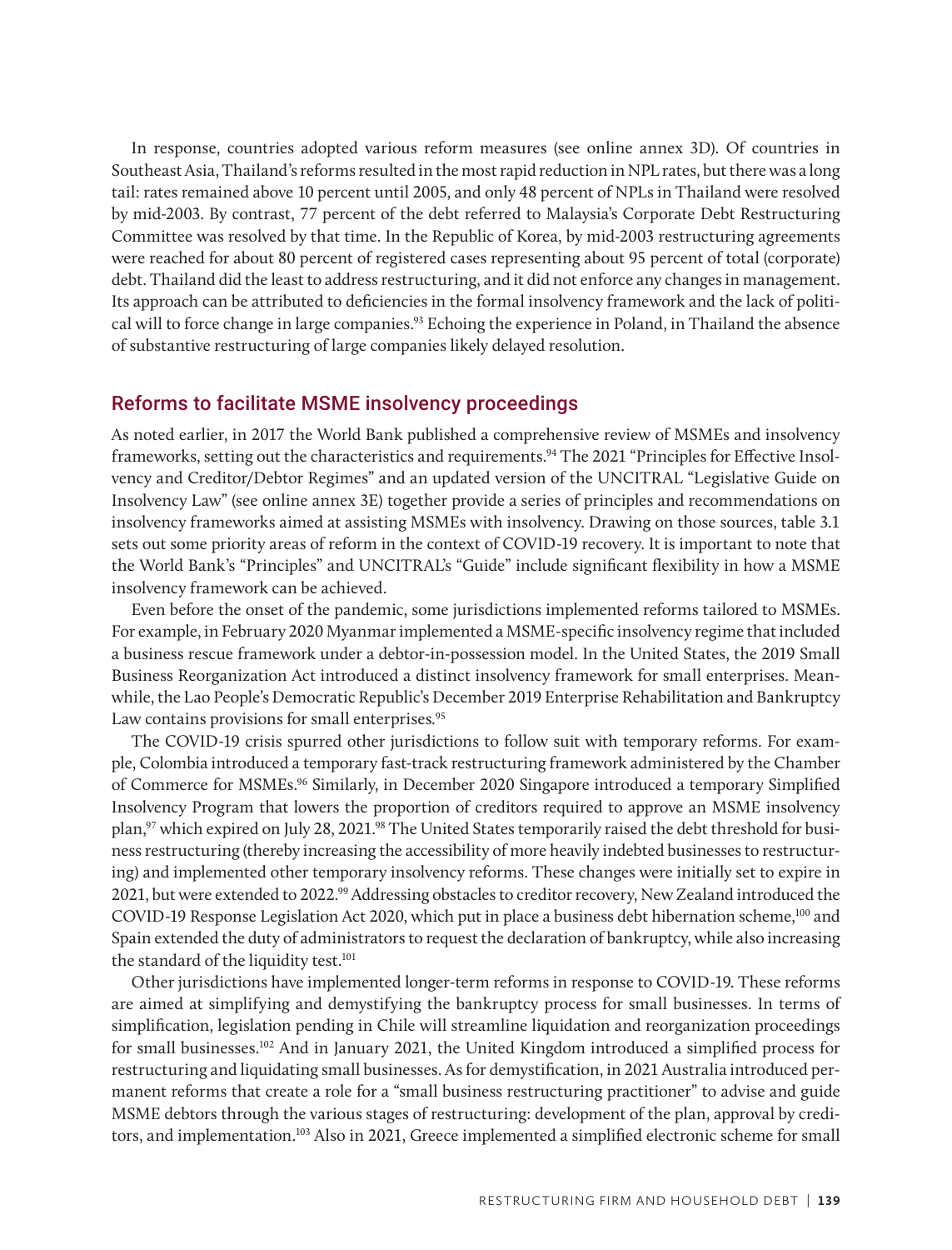|  |  |  |  | Table 3.1 Principles for adapting insolvency frameworks for MSMEs |  |
|--|--|--|--|-------------------------------------------------------------------|--|
|--|--|--|--|-------------------------------------------------------------------|--|

| <b>Principle</b>                                                                                                         | <b>Rationale</b>                                                                                                                                                                                                                                                                                                                                                                                                                                                                                                                                                                                                                    |
|--------------------------------------------------------------------------------------------------------------------------|-------------------------------------------------------------------------------------------------------------------------------------------------------------------------------------------------------------------------------------------------------------------------------------------------------------------------------------------------------------------------------------------------------------------------------------------------------------------------------------------------------------------------------------------------------------------------------------------------------------------------------------|
| Lower or remove<br>documentation<br>requirements                                                                         | Inadequate record keeping can mean MSMEs, especially microenterprises, are<br>unable to provide the required pre-filing documentation such as audited historic<br>financial records. <sup>a</sup>                                                                                                                                                                                                                                                                                                                                                                                                                                   |
| Keep the debtor in<br>control of the business                                                                            | Although it can increase the risk that debtors dispose of assets in a manner<br>adverse to the creditor's interests, a debtor-in-control model makes more sense<br>in the context of MSMEs because the owner/manager is more likely to be<br>indispensable to the continued operation of the business. Australia, India, and the<br>Republic of Korea are examples of jurisdictions in which MSME debtors maintain<br>control of their business. <sup>b</sup>                                                                                                                                                                       |
| Ensure supervision by an<br>insolvency/restructuring<br>practitioner                                                     | An experienced, knowledgeable practitioner could ascertain business viability<br>faster and more affordably than a court.                                                                                                                                                                                                                                                                                                                                                                                                                                                                                                           |
| Simplify plan approval<br>mechanisms and<br>subsidize the costs of<br>engaging facilitators/<br>insolvency practitioners | Measures like this are appropriate in the context of COVID-19 recovery, although<br>policy makers should be aware of the trade-offs involved in facilitating restructuring<br>approval at the expense of minority creditor rights. Alternative measures such<br>as reducing the formalities involved in obtaining court approval (also part of the<br>Singapore reforms described earlier) may be a more neutral way of simplifying<br>restructuring plans.                                                                                                                                                                         |
| Simplify procedures<br>for the liquidation of<br>businesses                                                              | Some jurisdictions implemented temporary fast-track liquidation schemes that<br>removed procedural steps and evidentiary burdens and operated on a faster<br>timetable. <sup>c</sup> Many of these temporary measures have since expired, revealing the<br>need for more permanent reforms specific to small businesses, such as the removal<br>of procedural steps, shortening time frames, and easing evidentiary burdens.                                                                                                                                                                                                        |
| Provide access to fresh<br>financing (including<br>debt-to-equity financing)                                             | Debt-to-equity financing allows MSMEs to continue operating without incurring<br>more debt. It also gives creditors greater visibility into business operations. <sup>d</sup><br>Increased visibility may help reduce the extent to which creditors, lacking positive<br>information, seek to liquidate viable businesses. <sup>e</sup> International best practice is for<br>fresh financers to be given priority over the existing unsecured creditors, but not<br>over secured creditors <sup>f</sup> because regimes that protect the absolute priority of claims<br>increase the confidence of secured creditors. <sup>9</sup> |
| Ensure minimal or no<br>use of the courts                                                                                | Using scarce resources on court proceedings for MSMEs is inefficient. Providing<br>ways to resolve insolvency outside court can have a large impact on managing<br>large volumes of insolvent firms.                                                                                                                                                                                                                                                                                                                                                                                                                                |

*Sources:* United Nations Commission on International Trade Law (UNCITRAL), UNCITRAL Legislative Guide on Insolvency Law (dashboard), https://uncitral.un.org/en/texts/insolvency/legislativeguides/insolvency\_law; World Bank 2021c.

*Note:* MSMEs = micro-, small, and medium enterprises.

a. World Bank (2017).

- b. For Australia, see, for example, Corporations Amendment (Corporate Insolvency Reforms) Act 2020 (Cth); Frydenberg (2020). For India, see, for example, Sen (2020). A case study on this aspect of Korea's insolvency law appears in World Bank (2017). In India, the Pre-Packaged Insolvency Resolution Process for MSMEs, which keeps the debtors in possession, is an option only for the creditors. The main Corporate Insolvency Resolution Process, with creditor in possession, remains an alternative.
- c. For example, in September 2020 the Australian government introduced a temporary new liquidation framework designed to allow insolvent MSMEs to exit the market quickly and cheaply.
- d. Empirical evidence suggests that, for creditors lending to small enterprises, lack of information contributes to a greater likelihood they will seek liquidation, or it may raise credit costs. See Cook, Pandit, and Milman (2001).
- e. Information asymmetry about MSMEs (that is, when creditors do not know as much as debtors about the debtors' operations) can affect the decision-making of creditors. See ICCR (2014).
- f. Adalet McGowan and Andrews (2016).
- g. Armour et al. (2015); Djankov (2009).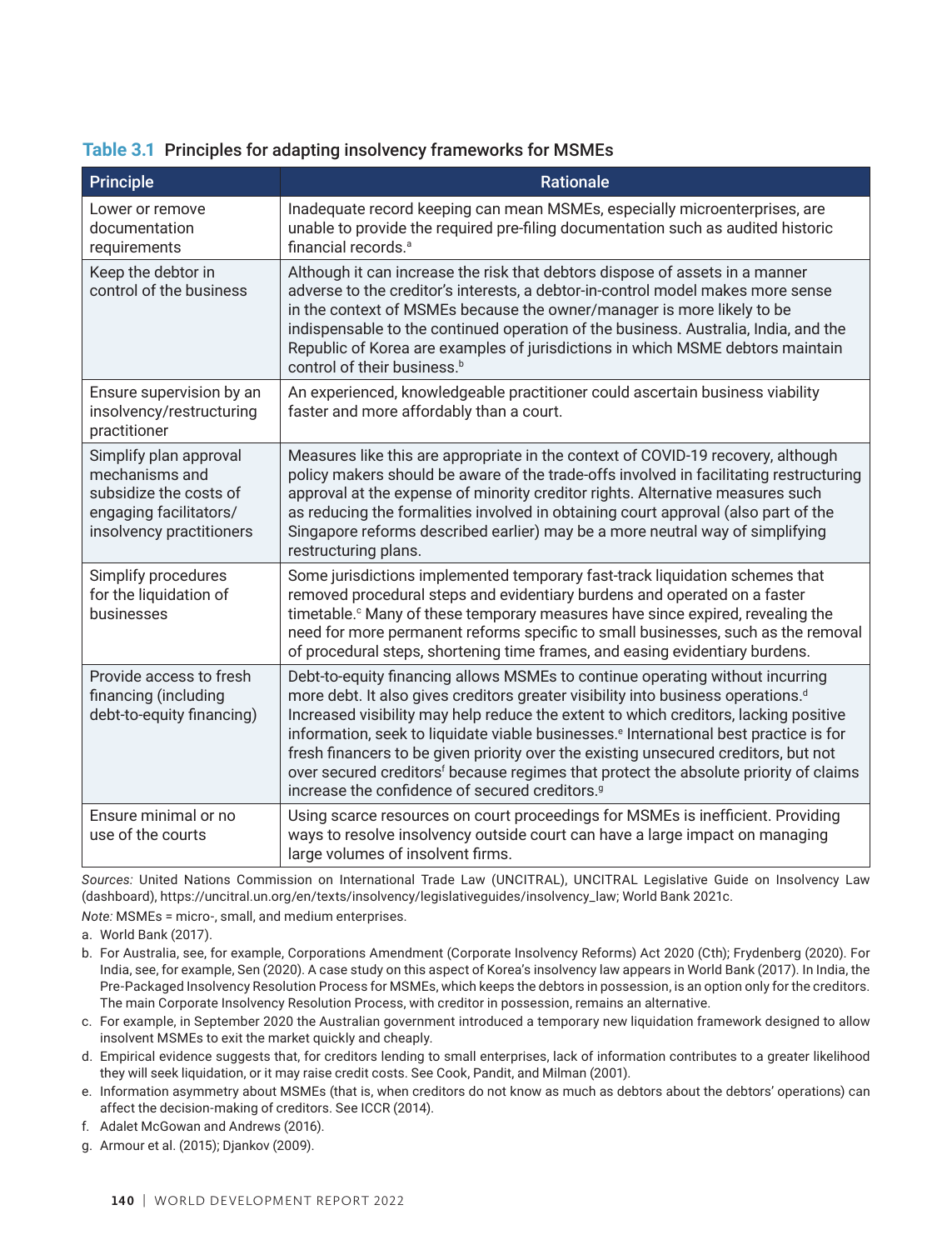business insolvency that places a degree of responsibility with a trustee, reducing the burden on the courts. Another category of reform is India's Insolvency and Bankruptcy Code (Amendment) Ordinance, 2021, which introduces a prepackaged insolvency resolution process for MSMEs.

## **Promoting debt forgiveness and discharge of natural person debtors**

This section addresses the bankruptcy of natural person debtors—that is, individual entrepreneurs or just individual debtors. Because the pandemic has devastated many people's livelihoods through no fault of their own, debt forgiveness and discharge, as well as reputational protections, are critical tools in the COVID-19 recovery. The law and the courts should aim to quickly resolve no-income, no-asset cases and provide a discharge and fresh start for all natural person debtors.

Despite the potential benefits of personal bankruptcy frameworks, a significant proportion of emerging economies have none. In 2011, a World Bank survey of 25 advanced and 33 emerging economies found that 48 percent of emerging economies lacked a legal framework for the discharge or cancellation of an insolvent individual's debt, compared with 12 percent of advanced economies. Of the emerging economies, 51 percent lacked a legal framework for the restructuring of individual debt obligations, compared with 20 percent of advanced economies.<sup>104</sup>

Personal bankruptcy frameworks can benefit individual debtors both in their capacity as consumers and producers and in their ownership of unincorporated businesses because there is no legal separation between owners and their businesses. Personal bankruptcy laws, and particularly a pathway to discharge, are important for MSMEs, which are often financed at least in part by debt that has been personally guaranteed by the entrepreneur.<sup>105</sup> Comparable global data are limited on the share of personal bankruptcies resulting from business debt, partly because of the different ways in which business debt and nonbusiness debt are classified. However, statistics published by the Australian personal insolvency regulator suggest that between July 2019 and October 2021 about one in four personal bankruptcies was of a sole trader, partner in a partnership, or company officer.<sup>106</sup>

Personal bankruptcy laws provide an orderly framework for repaying or discharging the debts of individual debtors. This framework is especially helpful in periods of high levels of personal insolvency because the lack of a credible alternative to recover a debt often drives creditors to pursue piecemeal approaches. Those approaches can result in the unnecessary destruction of value stemming from court filing fees, enforcement costs, and the lost opportunity costs of a negotiated pathway to solvency and repayment.107 Piecemeal approaches also clog the courts and impose avoidable hardships on debtors, including the loss of domicile and the stigma of ongoing debt collection.

Reforms of personal bankruptcy frameworks in response to COVID-19 have been minimal. One reform includes a framework for bankruptcy for natural persons in China's Shenzhen Special Economic Zone. The first of its kind in China, the framework provides for a three-year probationary period during which the bankrupt person's spending is subject to supervision before debts are discharged.<sup>108</sup> Temporary reforms enacted in Australia increase the threshold for the value of debts outstanding required to commence bankruptcy proceedings and facilitate the use of personal insolvency agreements for debt resolution.109

In addition to personal insolvency reforms, many countries have reformed their legal frameworks for dealing with the insolvency of MSMEs. To the extent that these reforms also apply to the owners of unincorporated businesses and address their personal liability for business debt, they fall into the category of personal insolvency reforms because they provide a pathway out of overindebtedness for individuals, including through discharge.<sup>110</sup>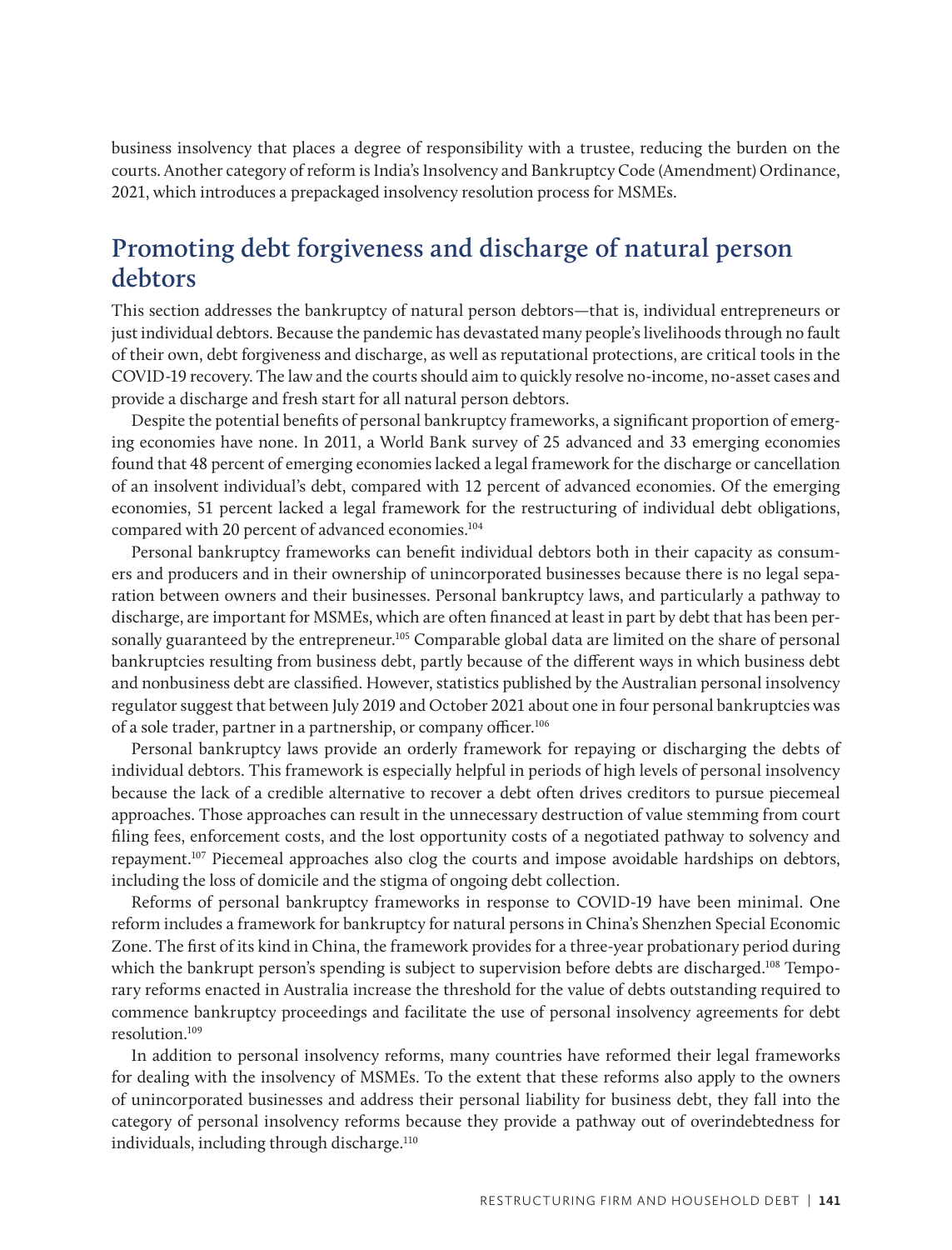A principal purpose of a personal insolvency regime is to rehabilitate insolvent debtors and restore their economic capacity.111 In circumstances in which there is no prospect of repayment (or the societal cost of enforcing repayment outweighs the value of the repayment), there is no benefit to enforcement for creditors. However, the extent to which policy makers can and will allow debt forgiveness is a political decision and will depend on the context.

Excessive filing costs can deter debtors from filing for personal insolvency.112 These obstacles should be removed for low-income and asset debtors. Examples of jurisdictions with frameworks to alleviate filing costs for low-income and asset debtors are Ireland, New Zealand, Scotland, and the United Kingdom (and Wales).113 Regimes can target these procedures at those who are genuinely unable to meet their obligations. Digitalization also holds some promise as a means of lowering costs and increasing accessibility. In October 2020, Australia introduced a digital bankruptcy application process for personal bankruptcy.114

Another avenue for the protection of individual debtors is credit reporting frameworks. Many jurisdictions responded to the COVID-19 crisis by temporarily altering credit reporting frameworks to limit the long-term reputational harm to debtors temporarily unable to meet their debt obligations as a result of the pandemic. Crises tend to lower the credit scores of affected borrowers. A study of the impact of natural disasters on the financial health of US residents in affected regions found that credit scores declined by as much as 22 points.<sup>115</sup>

Forbearance programs to temporarily pause or reduce installments for a limited time were used in the COVID-19 pandemic by 57 percent of the 65 countries surveyed by the International Committee on Credit Reporting.116 During the forbearance period—often three or six months and in some places up to a year—accounts were "frozen/paused" so that clients were reported as current even if payments were reduced or suspended. To reflect the forbearance programs, credit reporting bureaus implemented or used existing special reporting codes to flag the type of facilities affected by COVID-19.

In the United States, the CARES Act provided for 180 days of forbearance for federally backed loans, and credit providers were encouraged to consider their own programs for similar modification.<sup>117</sup> The main credit reporting agencies adjusted their algorithms to ensure that accounts affected by the COVID-19 pandemic were not negatively impacted. Kenya, Malaysia, and Greece took a more direct approach by barring the submission of negative credit data for a period of six months, nine months, and the pandemic period, respectively. During the prescribed period, credit bureaus did not include delinquency data on the credit report and scores. Four countries—Denmark, the Netherlands, Norway, and Tanzania—did not implement any specific measures to protect borrowers, which was largely consistent with the health policy positions of these countries during the pandemic. In the absence of any relief, delinquencies affected the borrowers' credit report and score in the ordinary manner.

Policies suspending adverse reporting on borrowers during a grace period should be phased out with an eye toward maintaining the integrity of the credit reporting system. In the absence of complete information, credit providers lack a full view of borrowers, and they may adopt a cautious lending approach that is counterproductive to the recovery. Suppression of data also introduces operational challenges. In the absence of data, TransUnion estimates that when full file information reporting resumed in Kenya, 12 percent of borrowers shifted to a high-risk score, reflecting increasing delinquencies.118 In addition, banks' requests for credit bureau reports declined from 3.1 million a month in March 2020 to a low of 1.6 million in June 2020, but recovered to 3.6 million in December 2020.119

## **Conclusion**

Debt is critical to prosperity and progress, but the complexity of the problems that arise when debtors cannot meet their obligations requires sophisticated legal and institutional frameworks. This is true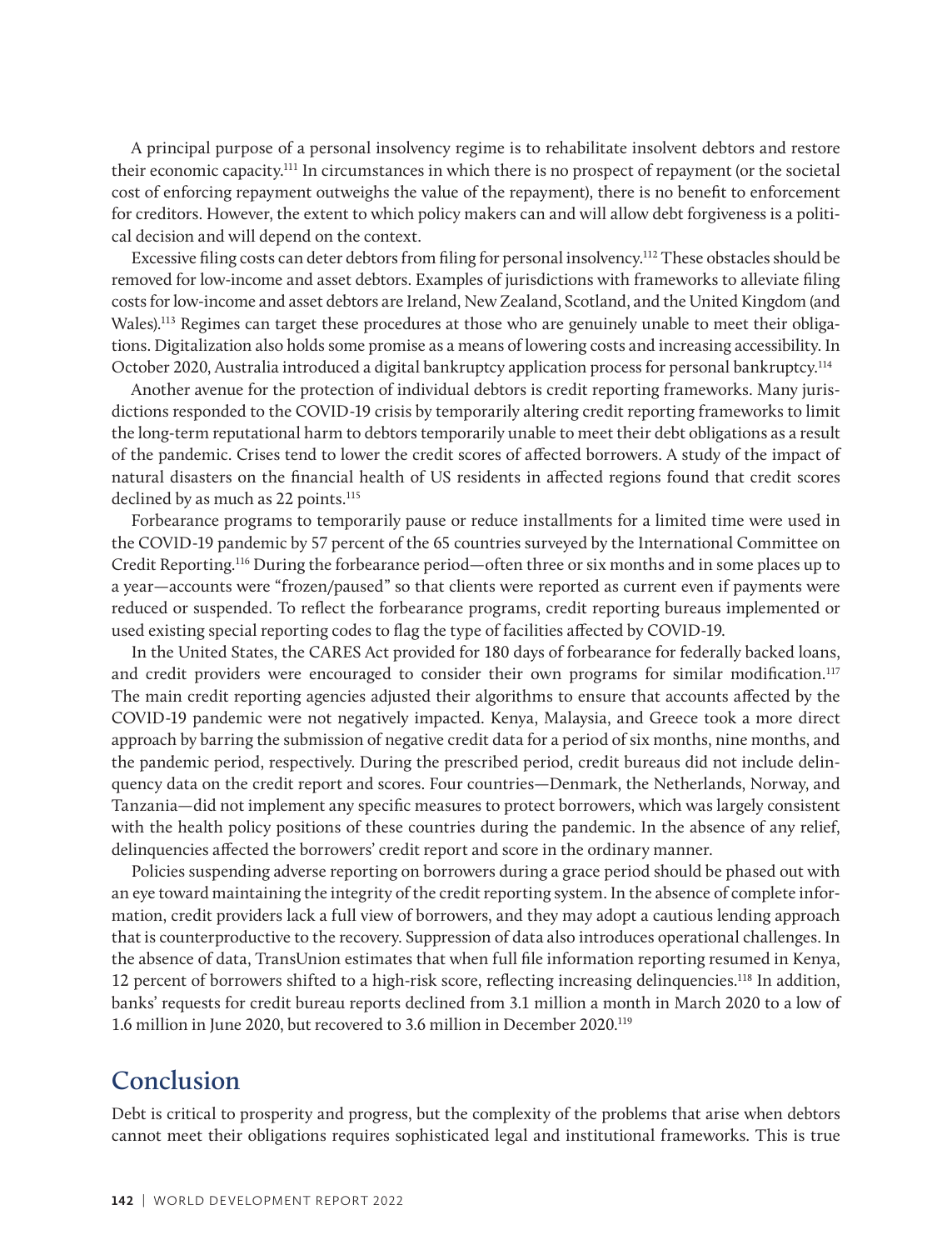in ordinary times, but the challenges are amplified when many debtors cannot meet their obligations within a short stretch of time. Inaction or mismanagement in such circumstances can lead to substantial economic harm. The reforms advocated in this chapter are directed at strengthening courts so they can continue to function in a period of high nonperforming loans, capture the value of debt for economic recovery in the form of new investment, and provide individual debtors with a degree of protection.

### **Notes**

- 1. In the aftermath of the 2007–09 global financial crisis, the Financial Stability Board created in 2011 the Insolvency and Creditor Rights Standard (ICR Standard) and designated it as one of its key standards for sound financial systems (FSB 2011). The unified global standard for insolvency is represented by two international instruments: the World Bank's "Principles for Effective Insolvency and Creditor/Debtor Regimes," first published in 2001 and periodically revised (World Bank 2021c), and UNCITRAL's "Legislative Guide on Insolvency Law," which was first adopted in 2004, with new "parts" added over time. See UNCITRAL Legislative Guide on Insolvency Law (dashboard), United Nations Commission on International Trade Law, Vienna, https://uncitral.un.org/en/texts/insolvency/legisla tiveguides/insolvency\_law. The ICR Standard informs the findings in this Report because it is integral to helping countries further develop such systems.
- 2. Terminology in this area can be confusing because different terms are used to describe similar processes in different jurisdictions. In this chapter, the terms *insolvency* and *bankruptcy* are used interchangeably to describe both liquidation and restructuring. *Restructuring* can refer to both formal and informal (out-ofcourt) processes to reorganize a firm's operations, finances, or both.
- 3. Consolo, Malfa, and Pierluigi (2018); D'Apice, Fiordelisi, and Puopolo (2021).
- 4. Araujo, Ferreira, and Funchal (2013).
- 5. Fonseca and Van Doornik (2020).
- 6. Lim and Hahn (2003); Neira (2017).
- 7. See Acharya and Subramanian (2009); Araujo, Ferreira, and Funchal (2013); Dewaelheyns and Van Hulle (2010); Gamboa-Cavazos and Schneider (2007).
- 8. Giné and Love (2006).
- 9. Zombie firms are firms unable to cover debt servicing costs from current profits over an extended period.
- 10. Andrews, Adalet McGowan, and Millot (2017); Banerjee and Hofmann (2018).
- 11. Menezes and van Zwieten (forthcoming).
- 12. Laeven, Schepens, and Schnabel (2020).
- 13. Acharya et al. (2019).
- 14. Menezes and van Zwieten (forthcoming).
- 15. Menezes and van Zwieten (forthcoming).
- 16. The issue of quantifying informal MSMEs is considered by Stein, Ardiç, and Hommes (2013) and International Finance Corporation, MSME Finance Gap (dashboard), SME Finance Forum, https://www.smefinance forum.org/data-sites/msme-finance-gap.
- 17. World Bank (2017).
- 18. van Zwieten, Eidenmüller, and Sussman (2020).
- 19. Casey (2021).
- 20. [Agarwal et al. \(2017](https://www.journals.uchicago.edu/doi/full/10.1086/691701)); Bolton and Rosenthal (2002); Mukherjee, Subramanian, and Tantri (2018).
- 21. Alston (1984); De and Tantri (2014); Guiso, Sapienza, and Zingales (2013); Kanz (2016); Mayer et al. (2014); Rucker and Alston (1987).
- 22. Giné and Kanz (2018).
- 23. Mayer et al. (2014).
- 24. See De and Tantri (2014); Mukherjee, Subramanian, and Tantri (2018).
- 25. Giné and Kanz (2018).
- 26. [Guiso, Sapienza, and Zingales \(2013](https://onlinelibrary-wiley-com.libproxy-wb.imf.org/doi/full/10.1111/jofi.12044)).
- 27. G30 (2020, 3, 30).
- 28. Ayotte and Skeel (2010).
- 29. Calomiris, Klingebiel, and Laeven (2004).
- 30. Cirmizi, Klapper, and Uttamchandani (2012); World Bank (2021b, 2021c, 2022).
- 31. World Bank (2021c).
- 32. The case is *Bell Group (UK) Holdings Limited (In Liquidation)* [2020] WASC 347.
- 33. Laryea (2010).
- 34. This was identified as a particular challenge in responding to the Asian financial crisis. See OECD (2001).
- 35. Jappelli, Pagano, and Bianco (2005); Menezes and van Zwieten (forthcoming).
- 36. Esposito, Lanau, and Pompe (2014).
- 37. World Bank (2021c).
- 38. More in-depth comparative analysis is available in Adalet McGowan and Andrews (2016).
- 39. Chapter 3 annexes can be found at http://bit.do /WDR2022-Chapter-3-Annexes.
- 40. See, for example, Gadgil, Ronald, and Vyakaranam (2019).
- 41. See Menezes and van Zwieten (forthcoming).
- 42. Menezes and van Zwieten (forthcoming).
- 43. This measure, now ended, is summarized in AFSA (2021).
- 44. Air Mauritius (2020). A watershed meeting describes the turning point at which critical decisions are made about the future of an insolvent business—in particular, whether it will undergo restructuring or proceed to liquidation.
- 45. Via confirmation of a restructuring plan under Chap-ter 11 of the Bankruptcy Code (§ 1129).
- 46. Corporate Insolvency and Governance Act 2020.
- 47. Harris (2017).
- 48. World Bank (2019b).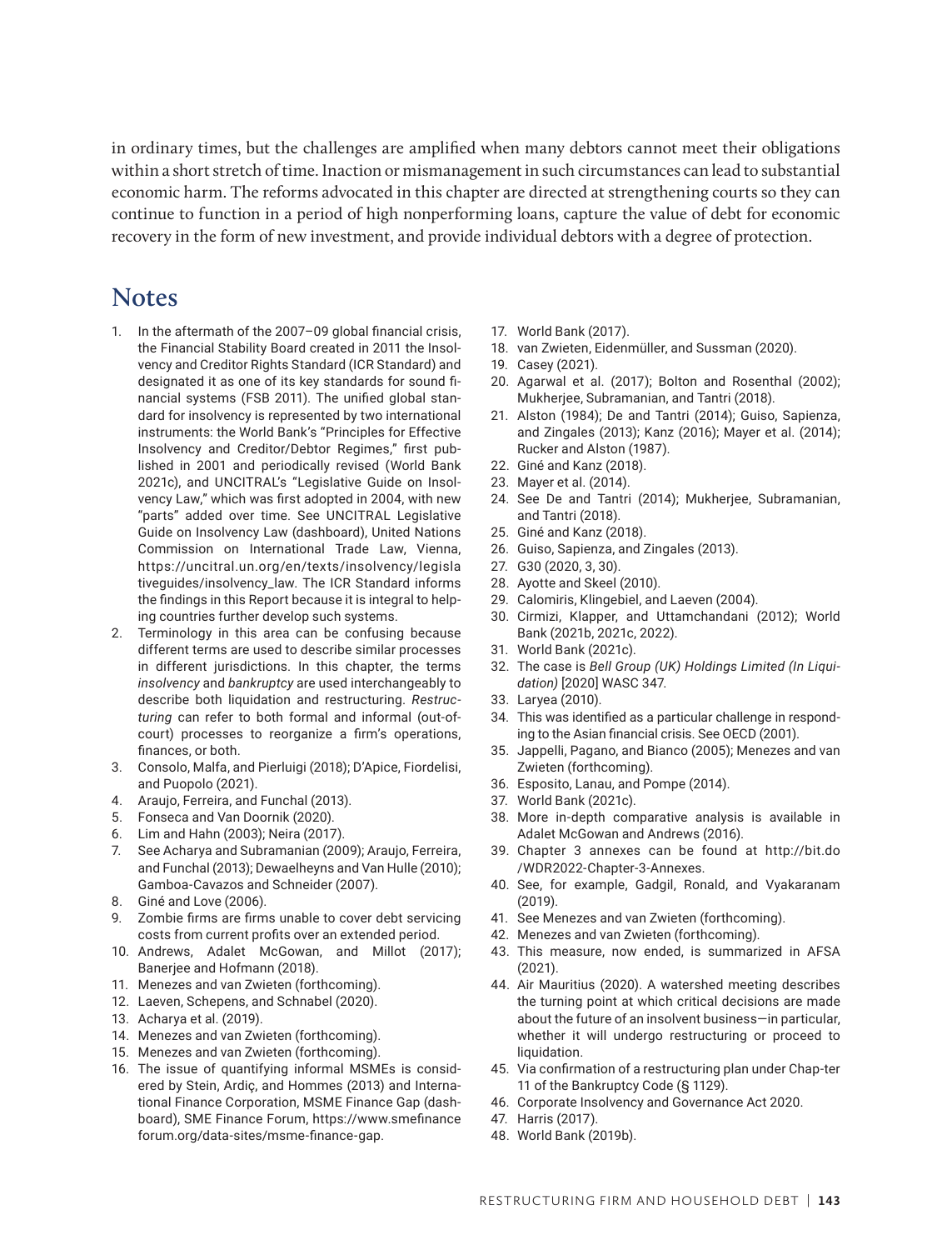- 49. This program is led by the World Bank's Development Impact Evaluation (DIME) team. See World Bank (2019a).
- 50. INSOL International and World Bank (2021a).
- 51. INSOL International and World Bank (2021d).
- 52. INSOL International and World Bank (2021c).
- 53. OECD (2003).
- 54. A regulatory framework for professional insolvency practitioners is a key component. Many countries such as Australia, Brazil, Canada, China, Japan, Mexico, the Republic of Korea, the Russian Federation, and the United Kingdom—have facilitated the development of an insolvency practitioner profession whose members manage the economic and operational aspects of a proceeding. Practitioners are subject to strict qualification, training, monitoring, and licensing or registration requirements.
- 55. See, among others, EC (2011).
- 56. Directive 2019/1023 on Restructuring and Insolvency.
- 57. Procedure is applicable to the largest companies only (*société anonyme*). See Article L234-1 of the French Commercial Code.
- 58. World Bank (2021a).
- 59. Menezes and Muro (forthcoming).
- 60. INSOL International is a worldwide federation of national associations of accountants and lawyers who specialize in turnaround and insolvency. It has over 10,500 members. For more information, see <https://www.insol.org/>. For information on the International Association of Insolvency Regulators, see https://www.insolvencyreg.org/.
- 61. INSOL International, International Association of Insolvency Regulators, and World Bank (forthcoming).
- 62. In constructing these estimates, it was assumed that all measures were introduced on March 1, 2020.
- 63. See Allianz Research (2020); Banerjee, Cornelli, and Zakrajšek (2020).
- 64. World Bank (2022).
- 65. World Bank (2021c).
- 66. Part 13, Aristotle ([350 BCE])*.*
- 67. A review of the empirical evidence of alternative dispute resolution in civil law, family law, and workplace law is available in Veen (2014).
- 68. Cutler and Summers (1988).
- 69. Boon et al. (2019).
- 70. Armour and Deakin (2001).
- 71. Kent (1993).
- 72. Lucarelli and Forestieri (2017).
- 73. Kastrinou (2016).
- 74. Lucarelli and Forestieri (2017).
- 75. Madaus (2020).
- 76. Act on Court Confirmation of Extrajudicial Restructuring Plans.
- 77. Lipton and Sachs (1990).
- 78. Bogdanowicz-Bindert (1997).
- 79. Montes-Negret and Papi (1997).
- 80. Bogdanowicz-Bindert (1997).
- 81. Pomerleano and Shaw (2005).
- 82. Palinksi (1999), cited by Hersic (2007).
- 83. Pomerleano and Shaw (2005).
- 84. Montes-Negret and Papi (1997).
- 85. The survival rates of MSMEs may also be shorter than those of large firms when sales fall off because they are not well managed or have less liquidity.
- 86. The World Bank's 2017 "Report on the Treatment of MSME Insolvency" is a comprehensive review of the economic importance of MSMEs, their particular needs and challenges, and the insolvency reforms recommended for addressing these challenges.
- 87. Gurrea-Martínez (2021).
- 88. World Bank (2017).
- 89. Gurrea-Martínez (2021, 4).
- 90. World Bank (2018).
- 91. Tambunan (2018).
- 92. Bakiewicz (2005).
- 93. Mako (2005).
- 94. World Bank (2017).
- 95. For a more comprehensive review of such reforms, see Gurrea-Martínez (2021).
- 96. Decreto Legislativo 560 de 2020, https://dapre.presi dencia.gov.co/normativa/normativa/DECRETO%20 560%20DEL%2015%20DE%20ABRIL%20DE%202020 .pdf.
- 97. Insolvency, Restructuring and Dissolution (Amendment) Act 2020.
- 98. Ministry of Law, Singapore (2021).
- 99. For a summary of the CARES Act and COVID-19 Bankruptcy Relief Extension Act, see ABI (2021).
- 100. COVID-19 Response Legislation Act 2020.
- 101. INSOL International and World Bank (2021d).
- 102. INSOL International and World Bank (2021b).
- 103. Corporations Amendment (Corporate Insolvency Reforms) Act 2020 (Cth). See Frydenberg (2020).
- 104. World Bank (2014b).
- 105. World Bank (2017).
- 106. The share is 8,889 of 34,339 personal bankruptcies. See Australian Financial Security Authority, Quarterly Personal Insolvency Statistics (dashboard), https:// www.afsa.gov.au/about-us/statistics/quarterly -personal-insolvency-statistics.
- 107. IMF (1999); World Bank (2014b).
- 108. Reuters (2020).
- 109. Attorney-General's Department (2021).
- 110. For more detailed consideration of the blurred lines between personal and corporate insolvency frameworks, see Spooner (2019).
- 111. World Bank (2014b).
- 112. Heuer (2020).
- 113. Respectively, "Debt Relief Notice," "No Asset Procedure," "Minimal Asset Process," and "Debt Relief Order."
- 114. AFSA (2021).
- 115. Data from the International Committee on Credit Reporting, which conducted a survey in 65 countries in September and October 2020 on COVID-19 credit support programs; see ICCR (2020).
- 116. ICCR (2020).
- 117. Forbes and Sparkes (2020).
- 118. TransUnion presentation at the 2021 Kenya CIS Virtual Conference. See CIS Kenya (2021).
- 119. Central Bank of Kenya presentation at the 2021 Kenya CIS Virtual Conference. See CIS Kenya (2021).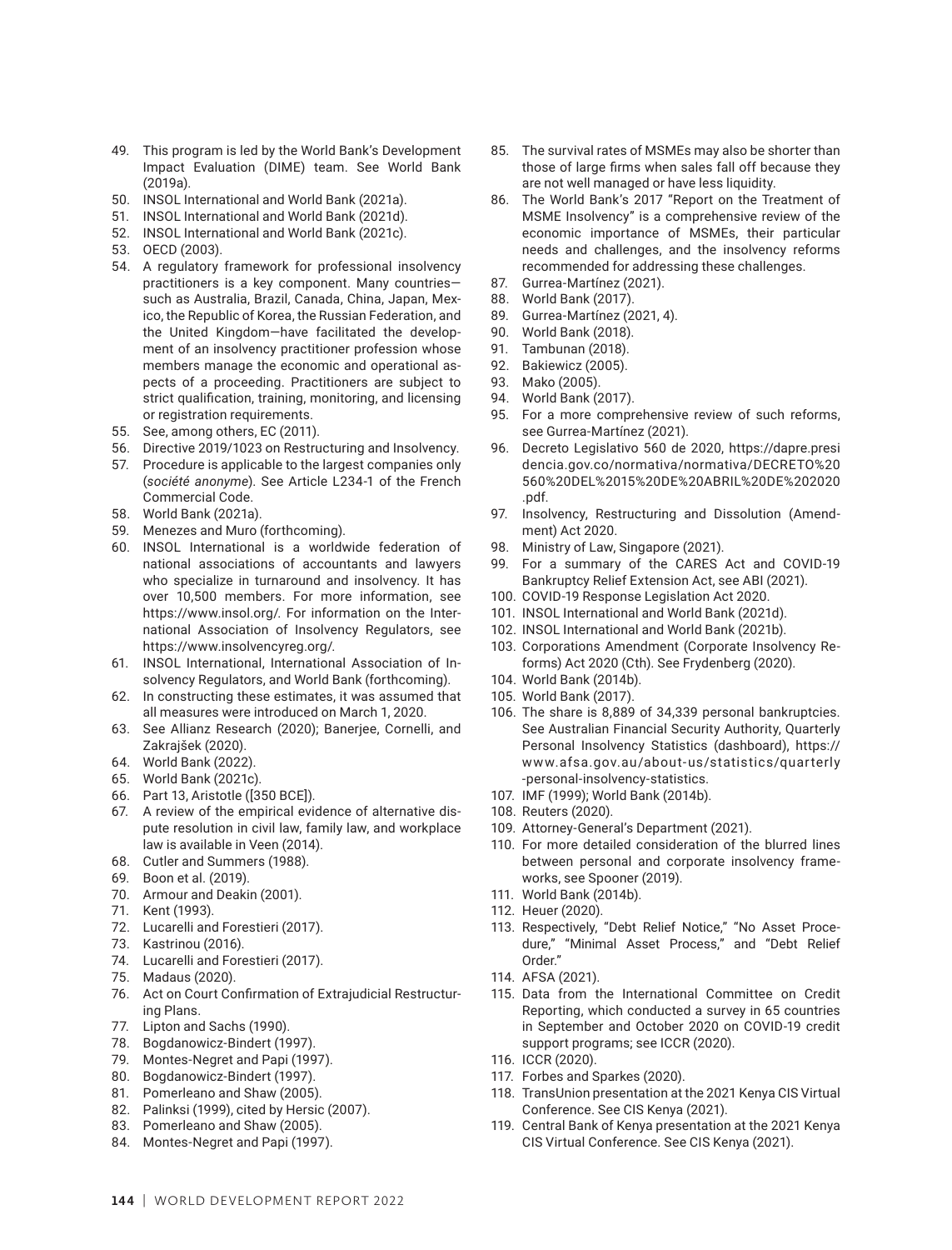# **References**

- ABI (American Bankruptcy Institute). 2021. "President Biden Signs COVID-19 Bankruptcy Relief Extension Act into Law." Press release, March 29, 2021. [https://www.abi](https://www.abi.org/newsroom/press-releases/president-biden-signs-covid-19-bankruptcy-relief-extension-act-into-law) [.org/newsroom/press-releases/president-biden-signs](https://www.abi.org/newsroom/press-releases/president-biden-signs-covid-19-bankruptcy-relief-extension-act-into-law) [-covid-19-bankruptcy-relief-extension-act-into-law](https://www.abi.org/newsroom/press-releases/president-biden-signs-covid-19-bankruptcy-relief-extension-act-into-law).
- Acharya, Viral V., Tim Eisert, Christian Eufinger, and Christian W. Hirsch. 2019. "Whatever It Takes: The Real Effects of Unconventional Monetary Policy." *Review of Financial Studies* 32 (9): 3366–411.
- Acharya, Viral V., and Krishnamurthy V. Subramanian. 2009. "Bankruptcy Codes and Innovation." *Review of Financial Studies* 22 (12): 4949–88.
- Adalet McGowan, Müge, and Dan Andrews. 2016. "Insolvency Regimes and Productivity Growth: A Framework for Analysis." OECD Economics Department Working Paper 1309, ECO/WKP(2016)33, Organisation for Economic Co-operation and Development, Paris.
- AFSA (Australian Financial Security Authority). 2021. "Temporary Debt Relief Measures Ended on 1 January 2021." *News*, January 4, 2021. [https://www.afsa](https://www.afsa.gov.au/about-us/newsroom/temporary-debt-relief-measures-ended-1-january-2021) [.gov.au/about-us/newsroom/temporary-debt-relief](https://www.afsa.gov.au/about-us/newsroom/temporary-debt-relief-measures-ended-1-january-2021) [-measures-ended-1-january-2021](https://www.afsa.gov.au/about-us/newsroom/temporary-debt-relief-measures-ended-1-january-2021).
- Agarwal, Sumit, Gene Amromin, Itzhak Ben-David, Souphala Chomsisengphet, Tomasz Piskorski, and Amit Seru. 2017. "Policy Intervention in Debt Renegotiation: Evidence from the Home Affordable Modification Program." *Journal of Political Economy* 125 (3): 654–712.
- Air Mauritius. 2020. "Air Mauritius Ltd (Administrators Appointed)." News release, November 16, 2020. https:// www.stockexchangeofmauritius.com/media/5182 /17112020aml1.pdf.
- Allianz Research. 2020. "Calm before the Storm: Covid-19 and the Business Insolvency Time Bomb." Allianz Research, Munich. https://www.eulerhermes.com/en\_ global/news-insights/economic-insights/Calm-before -the-storm-Covid19-and-the-business-insolvency-time -bomb.html.
- Alston, Lee J. 1984. "Farm Foreclosure Moratorium Legislation: A Lesson from the Past." *American Economic Review* 74 (3): 445–57.
- Andrews, Dan, Müge Adalet McGowan, and Valentine Millot. 2017. "Confronting the Zombies: Policies for Productivity Revival." OECD Economic Policy Paper 21, Organisation for Economic Co-operation and Development, Paris.
- Apedo-Amah, Marie Christine, Besart Avdiu, Xavier Cirera, Marcio Cruz, Elwyn Davies, Arti Grover, Leonardo Iacovone, et al. 2020. "Unmasking the Impact of COVID-19 on Businesses: Firm Level Evidence from across the World." Policy Research Working Paper 9434, World Bank, Washington, DC.
- Araujo, Aloisio P., Rafael V. X. Ferreira, and Bruno Funchal. 2013. "The Brazilian Bankruptcy Law Experience." *Journal of Corporate Finance* 18 (4): 994–1004.
- Aristotle (c. 350 BCE). *Rhetoric*. Translated by W. Rhys Roberts. Internet Classics Archive. Cambridge, MA: Massachusetts Institute of Technology. http://classics .mit.edu/Aristotle/rhetoric.mb.txt.
- Armour, John, and Simon F. Deakin. 2001. "Norms in Private Bankruptcy: The 'London Approach' to the Resolution of Financial Distress." *Journal of Corporate Law Studies* 1 (1): 21–51.
- Armour, John, Antonia Menezes, Mahesh Uttamchandani, and Kristen van Zwieten. 2015. "How Do Creditor Rights Matter for Debt Finance? A Review of Critical Evidence." In *Research Handbook on Secured Financing in Commercial Transactions*, edited by Frederique Dahan, 3–25. Research Handbooks in Financial Law Series. London: European Bank for Reconstruction and Development; Cheltenham, UK: Edward Elgar.
- Attorney-General's Department. 2021. "The Bankruptcy System and the Impacts of Coronavirus." Attorney-General's Department, Barton, Australia. https://www .ag.gov.au/sites/default/files/2021-01/discussion -paper-bankruptcy-system-and-the-impact-of-corona virus.pdf.
- Ayotte, Kenneth M., and David Arthur Skeel, Jr. 2010. "Bankruptcy or Bailouts?" *Journal of Corporation Law* 35 (3): 469–98.
- Bakiewicz, Anna. 2005. "Small and Medium Enterprises in Thailand: Following the Leader." *Asia and Pacific Studies* 2 (January): 131–51.
- Banerjee, Ryan Niladri, Giulio Cornelli, and Egon Zakrajšek. 2020. "The Outlook for Business Bankruptcies." *BIS Bulletin* 30 (October 9), Bank for International Settlements, Basel, Switzerland.
- Banerjee, Ryan Niladri, and Boris Hofmann. 2018. "The Rise of Zombie Firms: Causes and Consequences." *BIS Quarterly Review* (September 23): 67–78.
- BLRC (Bankruptcy Law Reforms Committee, Government of India). 2015. *Rationale and Design*. Vol. 1, *The Report of the Bankruptcy Law Reforms Committee*. New Delhi: BLRC, Government of India. https://ibbi.gov.in/BLRC ReportVol1\_04112015.pdf.
- Bogdanowicz-Bindert, Christine A. 1997. "How Polish Banks Beat Bad Debt." *Wall Street Journal*, April 15, 1997. https:// www.wsj.com/articles/SB861044025355211500.
- Bolton, Patrick, and Howard Rosenthal. 2002. "Political Intervention in Debt Contracts." *Journal of Political Economy* 110 (5): 1103–34.
- Boon, Gert-Jan, Maciek Bednarski, Carlotte Dessauvagie, and Milan Pastoors. 2019. "The Mediator in Insolvency Law: Exploring New Terrain." *Leiden Law Blog*, July 30, 2019. https://www.leidenlawblog.nl/articles /the-mediator-in-insolvency-law-exploring-new-terrain.
- Calomiris, Charles, Daniela Klingebiel, and Luc Laeven. 2004. "A Taxonomy of Financial Crisis Resolution Mechanisms: Cross-Country Experience." Policy Research Working Paper 3379, World Bank, Washington, DC.
- Casey, Anthony J. 2021. "Bankruptcy and Bailouts, Subsidies and Stimulus: The Government Toolset for Responding to Market Distress." ECGI Working Paper 578/2021, European Corporate Governance Institute, Brussels.
- Cirmizi, Elena, Leora Klapper, and Mahesh Uttamchandani. 2012. "The Challenges of Bankruptcy Reform." *World Bank Research Observer* 27 (2): 185–203.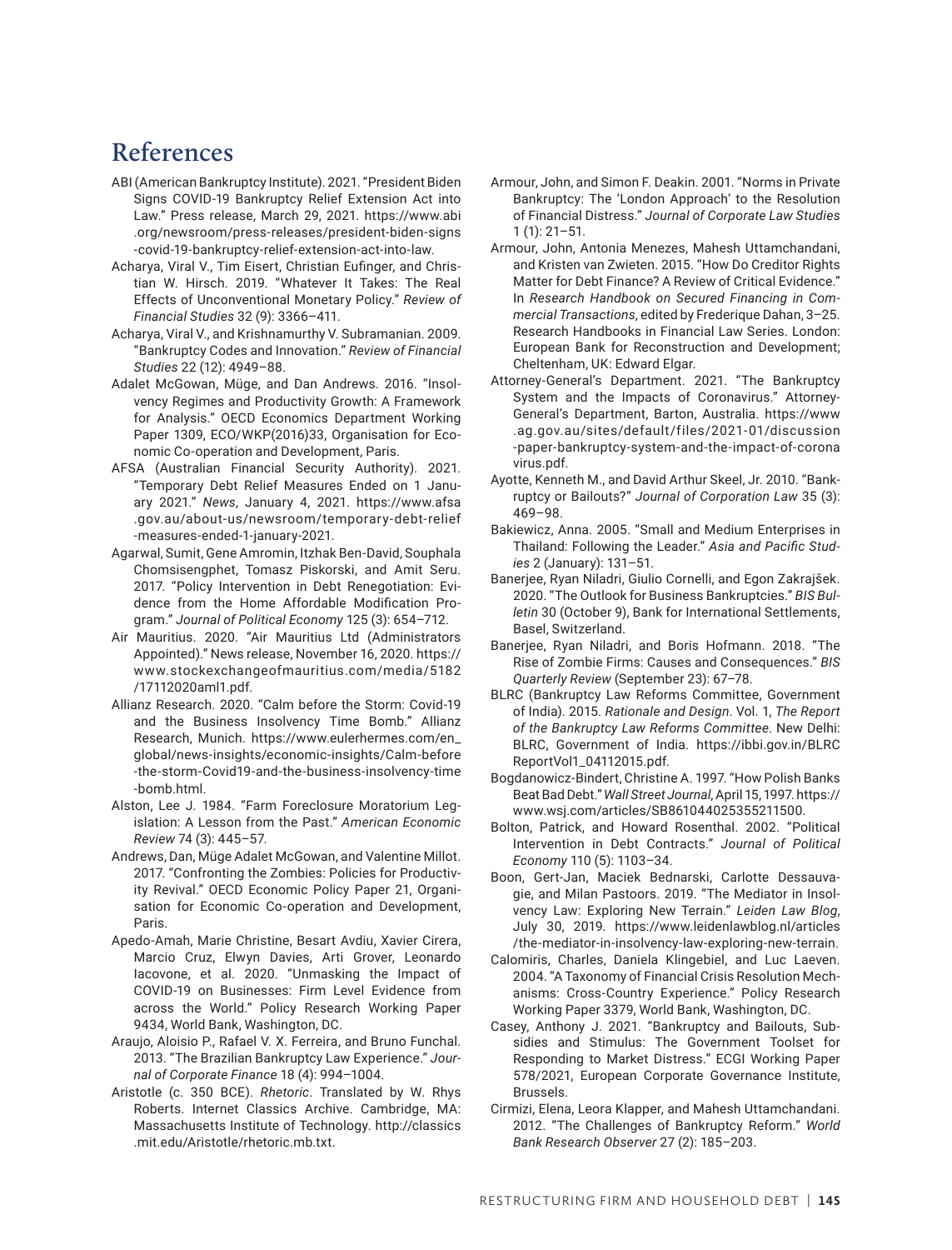- CIS Kenya (Credit Information Sharing Association of Kenya). 2021. "Conference Report: Enhancing Resilience of the CIS Framework in the Face of Crisis; Kenya CIS Virtual Conference 2021." CIS Kenya, Kenya School of Monetary Studies, Ruaraka, Nairobi. https:// ciskenya.co.ke/wp-content/files/2021/06/Post -Conference-Report-2021-31-03-2021.pdf.
- Consolo, Agostino, Federica Malfa, and Beatrice Pierluigi. 2018. "Insolvency Frameworks and Private Debt: An Empirical Investigation." ECB Working Paper 2189, European Central Bank, Frankfurt.
- Cook, Gary A. S., Naresh R. Pandit, and David Milman. 2001. "Formal Rehabilitation Procedures and Insolvent Firms: Empirical Evidence on the British Company Voluntary Arrangement Procedure." *Small Business Economics* 17 (4): 255–71.
- Cutler, David M., and Lawrence H. Summers. 1988. "The Costs of Conflict Resolution and Financial Distress: Evidence from the Texaco-Pennzoil Litigation." *RAND Journal of Economics* 19 (2): 157–72.
- D'Apice, Vincenzo, Franco Fiordelisi, and Giovanni Walter Puopolo. 2021. "Lending Quality and Contracts Enforcement Reforms." *SSRN Electronic Journal,* February 17, 2021. [https://papers.ssrn.com/sol3/papers](https://papers.ssrn.com/sol3/papers.cfm?abstract_id=3786050) [.cfm?abstract\\_id=3786050](https://papers.ssrn.com/sol3/papers.cfm?abstract_id=3786050).
- De, Sankar, and Prasanna L. Tantri. 2014. "Borrowing Culture and Debt Relief: Evidence from a Policy Experiment." Paper presented at Asian Finance Association's AsianFA 2014 Conference, Bali, Indonesia, June 24–27, 2014.
- Dewaelheyns, Nico, and Cynthia Van Hulle. 2010. "Internal Capital Markets and Capital Structure: Bank versus Internal Debt." *European Financial Management* 16 (3): 345–73.
- Djankov, Simeon. 2009. "Bankruptcy Regimes during Financial Distress." Working Paper 50332, World Bank, Washington, DC.
- EC (European Commission). 2011. *Business Dynamics: Start‐Ups, Business Transfers, and Bankruptcy, Final Report*. Brussels: Entrepreneurship Unit, Directorate-General for Enterprise and Industry, EC.
- Esposito, Gianluca, Sergi Lanau, and Sebastiaan Pompe. 2014. "Judicial System Reform in Italy: A Key to Growth." IMF Working Paper WP/14/32, International Monetary Fund, Washington, DC.
- Fonseca, Julia, and Bernadus Van Doornik. 2020. "Financial Development and Labor Market Outcomes: Evidence from Brazil." Working Paper 532, Research Department, Central Bank of Brazil, Brasília.
- Forbes, Brian M., and Robert W. Sparkes, III. 2020. "COVID-19: Credit Reporting in the Age of COVID-19." *National Law Review* 11 (252). [https://www.natlawreview.com](https://www.natlawreview.com/article/covid-19-credit-reporting-age-covid-19) [/article/covid-19-credit-reporting-age-covid-19](https://www.natlawreview.com/article/covid-19-credit-reporting-age-covid-19).
- Frydenberg, Josh. 2020. "Australia's Landmark New Rescue and Liquidation Processes for SMEs." Communication, September 24, 2020, Norton Rose Fulbright, Sydney. https://www.nortonrosefulbright.com/-/media/files /nrf/nrfweb/knowledge-pdfs/australias-landmark-new -rescue-and-liquidation-processes-for-smes.pdf?la=en -au&revision.
- FSB (Financial Stability Board). 2011. "Insolvency and Creditor Rights Standard." January 20, 2011. https://www.fsb .org/2011/01/cos\_051201/.
- G30 (Group of Thirty). 2020. "Reviving and Restructuring the Corporate Sector Post-COVID: Designing Public Policy Interventions." G30, Washington, DC.
- Gadgil, Shon, Bindu Ronald, and Lasya Vyakaranam. 2019. "Timely Resolution of Cases under the Insolvency and Bankruptcy Code." *Journal of Critical Reviews* 6 (6): 156–67.
- Gamboa-Cavazos, Mario, and Frank Schneider. 2007. "Bankruptcy as a Legal Process." Working paper, Department of Economics, Harvard University, Cambridge, MA.
- Giné, Xavier, and Martin Kanz. 2018. "The Economic Effects of a Borrower Bailout: Evidence from an Emerging Market." *Review of Financial Studies* 31 (5): 1752–83.
- Giné, Xavier, and Inessa Love. 2006. "Do Reorganization Costs Matter for Efficiency? Evidence from a Bankruptcy Reform in Colombia." Policy Research Working Paper 3970, World Bank, Washington, DC.
- Guiso, Luigi, Paola Sapienza, and Luigi Zingales. 2013. "The Determinants of Attitudes toward Strategic Default on Mortgages." *Journal of Finance* 68 (4): 1473–1515.
- Gurrea-Martínez, Aurelio. 2021. "Implementing an Insolvency Framework for Micro and Small Firms." *International Insolvency Review* 30 (S1): S46–S66.
- Harris, Jason. 2017. "Class Warfare in Debt Restructuring: Does Australia Need Cross-Class Cram Down for Creditors' Schemes of Arrangement?" *University of Queensland Law Journal* 36 (1): 73–97.
- Hersic, Ladislav. 2007. "The Effects of Foreign Entry in Banking Sectors of Transitional Economies: The Case of Slovakia." PhD diss., Business School, University of Leeds, Leeds, UK. http://etheses.whiterose.ac.uk/244/1/uk\_bl \_ethos\_485968.pdf.
- Heuer, Jan-Ocko. 2020. "Hurdles to Debt Relief for 'No Income No Assets' Debtors in Germany: A Case Study of Failed Consumer Bankruptcy Law Reforms." *International Insolvency Review* 29 (S1): S44–S76.
- IBBI (Insolvency and Bankruptcy Board of India). 2020. "Pre-packaged Insolvency Resolution." *IBBI Quarterly* 17 (October–December), IBBI, New Delhi. [https://www](https://www.ibbi.gov.in/uploads/publication/9c804e45a2741e109a6cab56f48a140b.pdf) [.ibbi.gov.in/uploads/publication/9c804e45a2741e109](https://www.ibbi.gov.in/uploads/publication/9c804e45a2741e109a6cab56f48a140b.pdf) [a6cab56f48a140b.pdf.](https://www.ibbi.gov.in/uploads/publication/9c804e45a2741e109a6cab56f48a140b.pdf)
- ICCR (International Committee on Credit Reporting). 2014. "Facilitating SME Financing through Improved Credit Reporting." Financial Infrastructure Series: Credit Reporting Policy and Research, World Bank, Washington, DC.
- ICCR (International Committee on Credit Reporting). 2020. "Treatment of COVID Credit Support Programs." PowerPoint presentation, November 24, World Bank, Washington, DC.
- IMF (International Monetary Fund). 1999. *Orderly and Effective Insolvency Procedures: Key Issues*. Washington, DC: Legal Department, IMF.
- INSOL International, International Association of Insolvency Regulators, and World Bank. Forthcoming. "Global Perspectives on COVID-19 Insolvency Emergency Measures." World Bank, Washington, DC.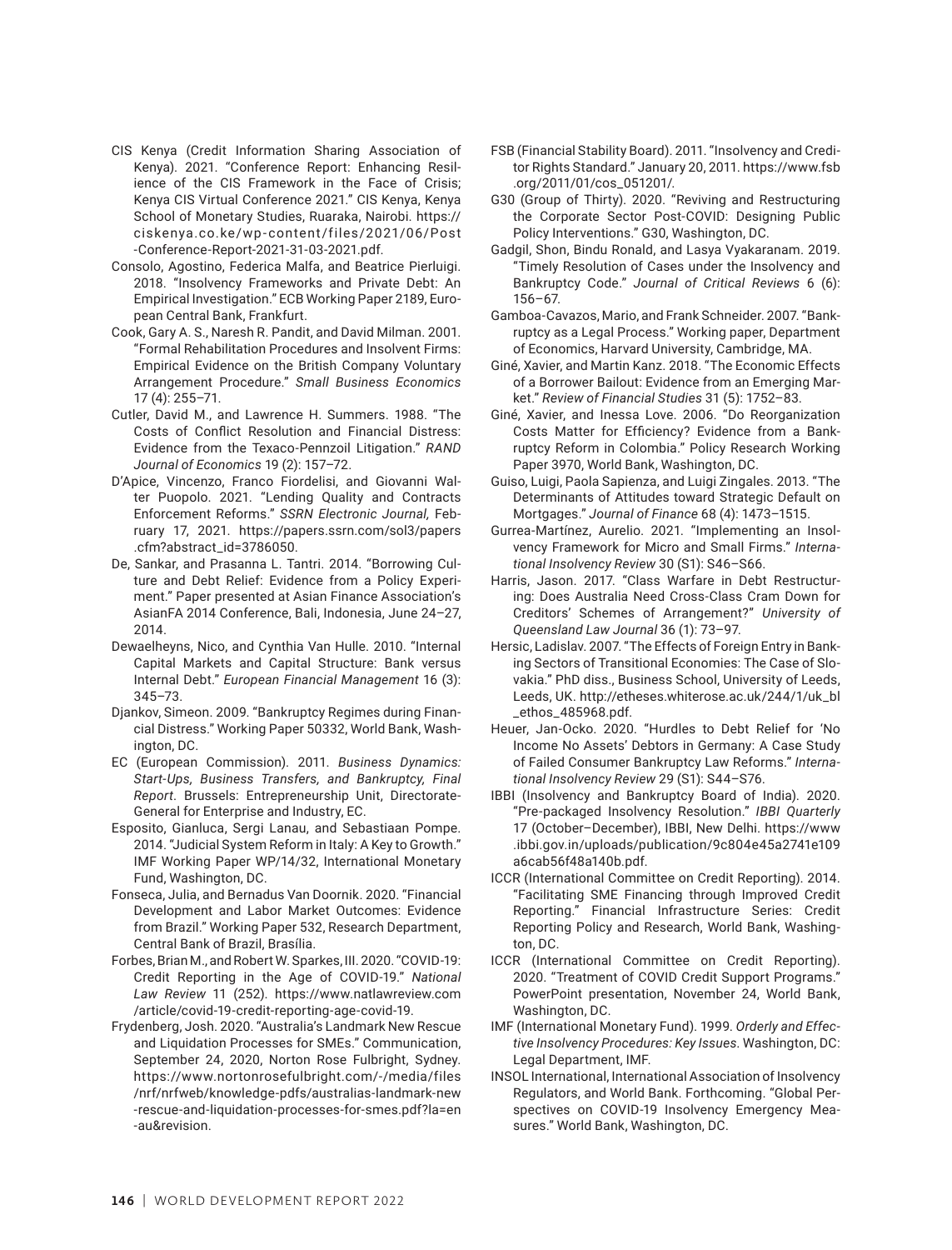- INSOL International and World Bank. 2021a. "Brazil." Global Guide: Measures Adopted to Support Distressed Businesses through the COVID-19 Crisis, INSOL International, London; World Bank, Washington, DC. https://insol.azureedge.net/cmsstorage/insol/media /documents\_files/covidguide/30%20april%20updates /brazil-sa-signed-off-28-april-2021.pdf.
- INSOL International and World Bank. 2021b. "Chile." Global Guide: Measures Adopted to Support Distressed Businesses through the COVID-19 Crisis, INSOL International, London; World Bank, Washington, DC. https://insol.azureedge.net/cmsstorage/insol/media /documents\_files/covidguide/30%20april%20updates /chile\_final.pdf.
- INSOL International and World Bank. 2021c. "Nigeria." Global Guide: Measures Adopted to Support Distressed Businesses through the COVID-19 Crisis, INSOL International, London; World Bank, Washington, DC. https://insol.azureedge.net/cmsstorage/insol/media /documents\_files/covidguide/30%20april%20updates /nigeria-v3-12-may2021-final.pdf.
- INSOL International and World Bank. 2021d. "Spain." Global Guide: Measures Adopted to Support Distressed Businesses through the COVID-19 Crisis, INSOL International, London; World Bank, Washington, DC. https://insol.azureedge.net/cmsstorage/insol/media /documents\_files/covidguide/30%20april%20updates /spain\_v2-final.pdf.
- Jappelli, Tullio, Marco Pagano, and Magda Bianco. 2005. "Courts and Banks: Effects of Judicial Enforcement on Credit Markets." *Journal of Money, Credit, and Banking* 37 (2): 223–44.
- Kanz, Martin. 2016. "What Does Debt Relief Do for Development? Evidence from India's Bailout for Rural Households." *American Economic Journal: Applied Economics* 8 (4): 66–99.
- Kastrinou, Alexandra. 2016. "Comparative Analysis of the Informal, Pre-insolvency Procedures of the UK and France." *International Insolvency Review* 25 (2): 99–118.
- Kent, Pen. 1993. "The London Approach." *Quarterly Bulletin* Q1 (March 1): 110–15, Bank of England, London.
- Laeven, Luc, Glenn Schepens, and Isabel Schnabel. 2020. "Zombification in Europe in Times of Pandemic." VoxEU.org, October 11, 2020. https://voxeu.org/article /zombification-europe-times-pandemic.
- Laryea, Thomas. 2010. "Approaches to Corporate Debt Restructuring in the Wake of Financial Crises." IMF Staff Position Note SPN/10/02, International Monetary Fund, Washington, DC.
- Lee, Junkyu, and Peter Rosenkranz. 2019. "Nonperforming Loans in Asia: Determinants and Macrofinancial Linkages." ADB Economics Working Paper 574, Asian Development Bank, Manila.
- Lim, Youngjae, and Chin Hee Hahn. 2003. "Bankruptcy Policy Reform and Total Factor Productivity Dynamics in Korea: Evidence from Macro Data." NBER Working Paper 9810, National Bureau of Economic Research, Cambridge, MA.
- Lipton, David, and Jeffrey D. Sachs. 1990. "Creating a Market Economy in Eastern Europe: The Case of Poland."

Brookings Papers on Economic Activity 1990, 1: 75–147, Brookings Institution, Washington, DC.

- Lucarelli, Paola, and Ilaria Forestieri. 2017. "The Three Targets of Insolvency Mediation: Dispute Resolution, Agreement Facilitation, Corporate Distress Management." *TDM: Transnational Dispute Management* 4 (2017). [https://www.transnational-dispute-management.com](https://www.transnational-dispute-management.com/article.asp?key=2494) [/article.asp?key=2494](https://www.transnational-dispute-management.com/article.asp?key=2494).
- Madaus, Stephan. 2020. "A Giant Leap for German Restructuring Law? The New Draft Law for Preventive Restructuring Procedures in Germany." *BLB, Business Law Blog*, October 26, 2020. https://www.law.ox.ac.uk /business-law-blog/blog/2020/10/giant-leap-german -restructuring-law-new-draft-law-preventive.
- Mako, William P. 2005. "Emerging-Market and Crisis Applications for Out-of-Court Workouts: Lessons from East Asia, 1998–2001." In *Corporate Restructuring: Lessons from Experience*, edited by Michael Pomerleano and William Shaw, 99–125. Washington, DC: World Bank.
- Mayer, Christopher, Edward Morrison, Tomasz Piskorski, and Arpit Gupta. 2014. "Mortgage Modification and Strategic Behavior: Evidence from a Legal Settlement with Countrywide." *American Economic Review* 104 (9): 2830–57.
- Menezes, Antonia, and Sergio Muro. Forthcoming. "Addressing Insolvency Risk through Corporate Debt Restructuring Frameworks." World Bank, Washington, DC.
- Menezes, Antonia, and Kristin van Zwieten. Forthcoming. "Insolvency." Viewpoint: Public Policy for the Private Sector, Trade and Competitiveness Global Practice, Note, World Bank, Washington, DC.
- Ministry of Law, Singapore. 2021. "Financially Distressed Micro and Small Companies May Apply for Simplified Insolvency Programme from 29 January 2021." Press release, January 28, 2021. https:// www.mlaw.gov.sg/news/press-releases/simplified -insolvency-programme-commences.
- Montes-Negret, Fernando, and Luca Papi. 1997. "The Polish Experience with Bank and Enterprise Restructuring." Policy Research Working Paper 1705, World Bank, Washington, DC.
- Mukherjee, Saptarshi, Krishnamurthy Subramanian, and Prasanna Tantri. 2018. "Borrowers' Distress and Debt Relief: Evidence from a Natural Experiment." *Journal of Law and Economics* 61 (4): 607–35.
- Neira, Julian. 2017. "Bankruptcy and Cross-Country Differences in Productivity." *Journal of Economic Behavior and Organization* 157 (January): 359–81.
- OECD (Organisation for Economic Co-operation and Development). 2001. "Insolvency Reforms in Asia: An Assessment of the Implementation Process and the Role of Judiciary." Synthesis Note, Forum for Asian Insolvency Reform, Bali, Indonesia, February 7–8, 2001. [https://](https://www.oecd.org/daf/ca/corporategovernanceprinciples/1873992.pdf) [www.oecd.org/daf/ca/corporategovernanceprinciples](https://www.oecd.org/daf/ca/corporategovernanceprinciples/1873992.pdf) [/1873992.pdf](https://www.oecd.org/daf/ca/corporategovernanceprinciples/1873992.pdf).
- OECD (Organisation for Economic Co-operation and Development). 2003. "Informal Workouts, Restructuring, and the Future of Asian Insolvency Reform: Proceedings from the Second Forum for Asian Insolvency Reform (December 2002)." Centre for Co-operation with